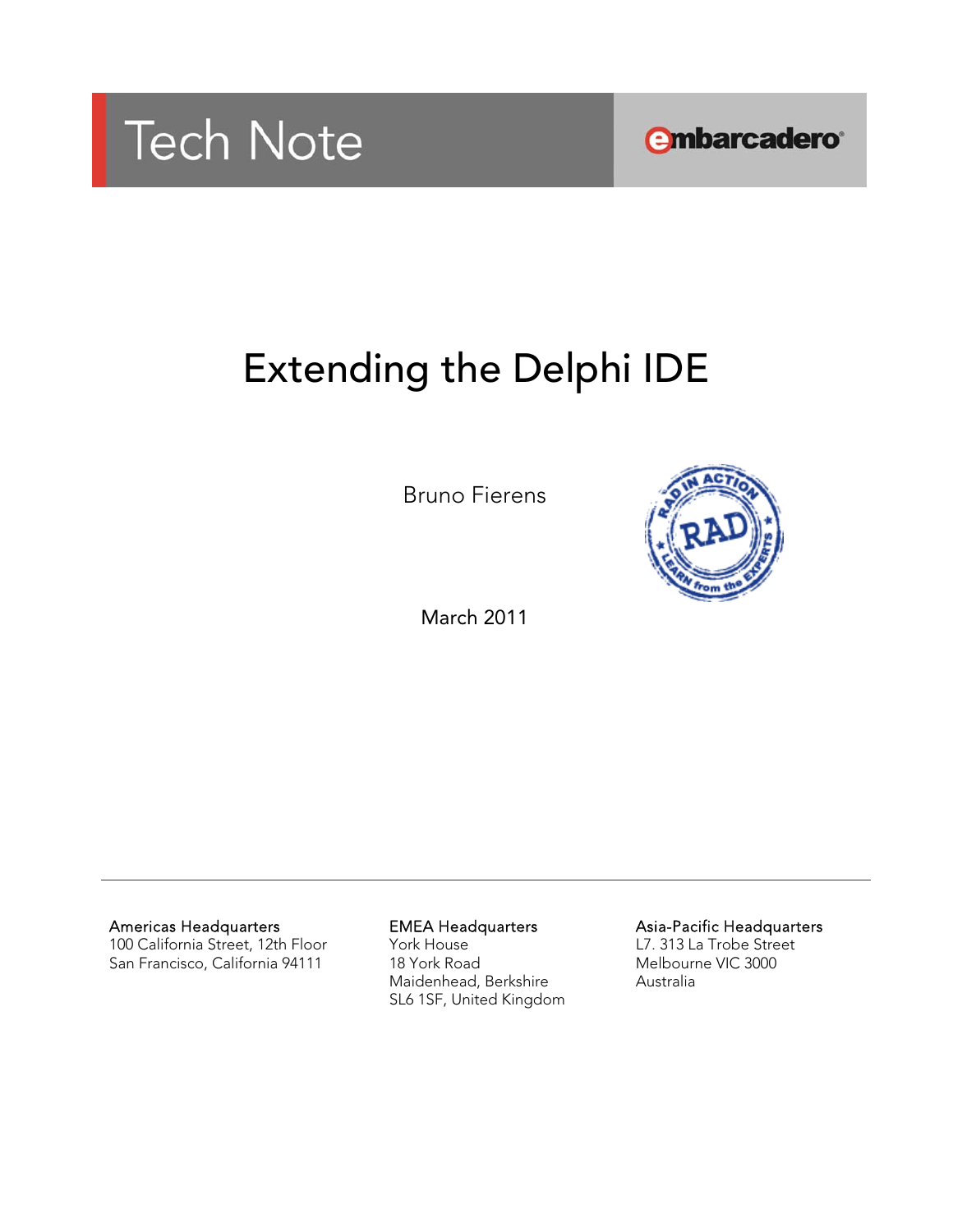### **INTRODUCTION**

Embarcadero Delphi® offers a rich API that enables developers to customize and extend the IDE in many ways. The goal of this whitepaper is to introduce a number of these APIs to you and provide samples on how they can be used. Among these samples are also a number of free IDE extensions provided by TMS software. The APIs available to extend the IDE are under the umbrella "OTAPI", which is an acronym for Open Tools API. This whitepaper and the samples have been written for and tested with Delphi XE.

## ADDITIONAL INFORMATION

Other than this whitepaper, a lot of information on OTAPI can be found in the source code that is provided with Delphi XE. The API is declared in the unit TOOLSAPI.PAS. For Delphi XE, this unit can be found, by default, in the folder:

C:\Program Files\Embarcadero\RAD Studio\8.0\source\ToolsAPI

It not only contains the definitions of the interfaces but also has a lot of useful comments in the source code that can help in learning the purpose of the interfaces. You will regularly want to refer to this valuable source of information..

Another interesting source of information is the GExperts source code and OTAPI FAQ page which you can find at: http://www.gexperts.org/otafag.html

# BASIC ARCHITECTURE

The API is heavily based on interfaces. The interfaces typically start with the prefix IOTA or INTA. The IDE exposes a lot of interfaces that can be called from the plugin; conversely, the IDE itself can also call code from the plugin when a specific action is triggered in the IDE. To inform the IDE that the plugin has a handler for these actions, in most cases, this is done by writing a class descending from TNotifierObject that implements an interface and register the class with the IDE. As a plugin writer, you will find yourself mostly writing code that calls the IDE interfaces and write classes that implement interfaces that will be called from the IDE.

### AREAS OF THE IDE THAT CAN BE EXTENDED

The Delphi IDE can be extended in many ways. This is a brief overview of the most common areas of extending the IDE:

- Create and add custom docking panels

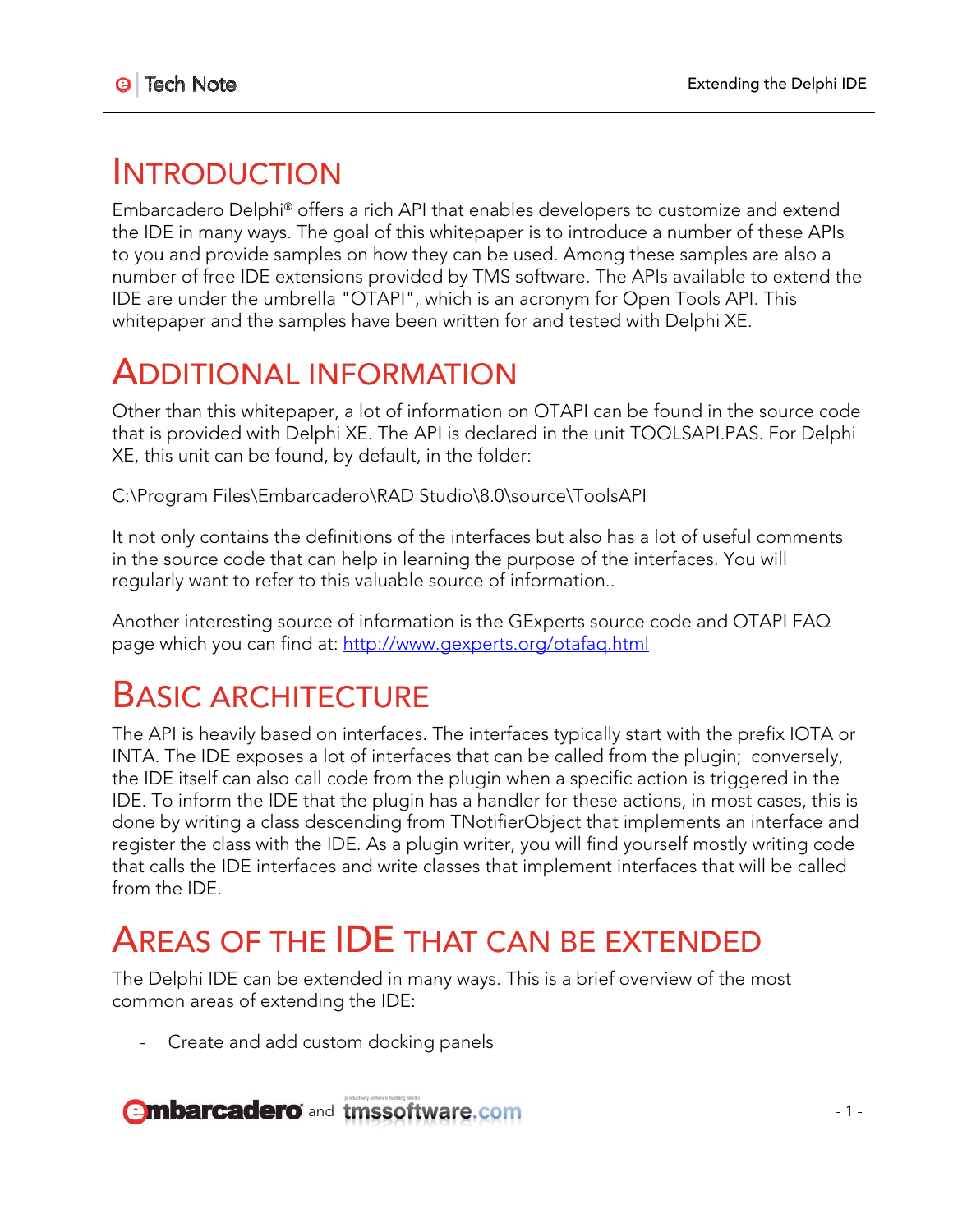

It is possible to add custom docking panels like the component palette panel, the object inspector panel etc...

- Interact with the code editor Interfaces are offered to programmatically manipulate the Delphi IDE code editor; for example, to insert snippets of code, replace text, handle special key sequences, add custom syntax highlighters and more...
- Interact with Code Insight Code Insight in the editor can be customized as well, offering custom help texts on specific constructs in the code.
- Interact with the Project Manager The IDE allows you to have custom context menus to projects and files in the IDE Project Manager tool panel.
- Add custom wizards, items to the repository It is possible to add custom items or start custom wizards from items added to the Delphi repository. From these wizards, new project types, specific form types, or data modules can be created.
- Interact with ToDo items An API is also available to interact with ToDo items in code from a Delphi IDE extension.
- Interact with debugger, create custom debugger visualizers In newer Delphi versions, an IDE extension can be added that provides a custom display of a specific data type while debugging.
- Interact with the form designer From a Delphi plugin, an API is available to interact with the form designer as well.
- Splash screen notifications An interface is provided to add custom text on the splash screen during the startup of the IDE.

In this whitepaper, various parts of the OTAPI will be covered such as creating custom docking panels, accessing the editor, the project manager, the repository, and extending various menus.

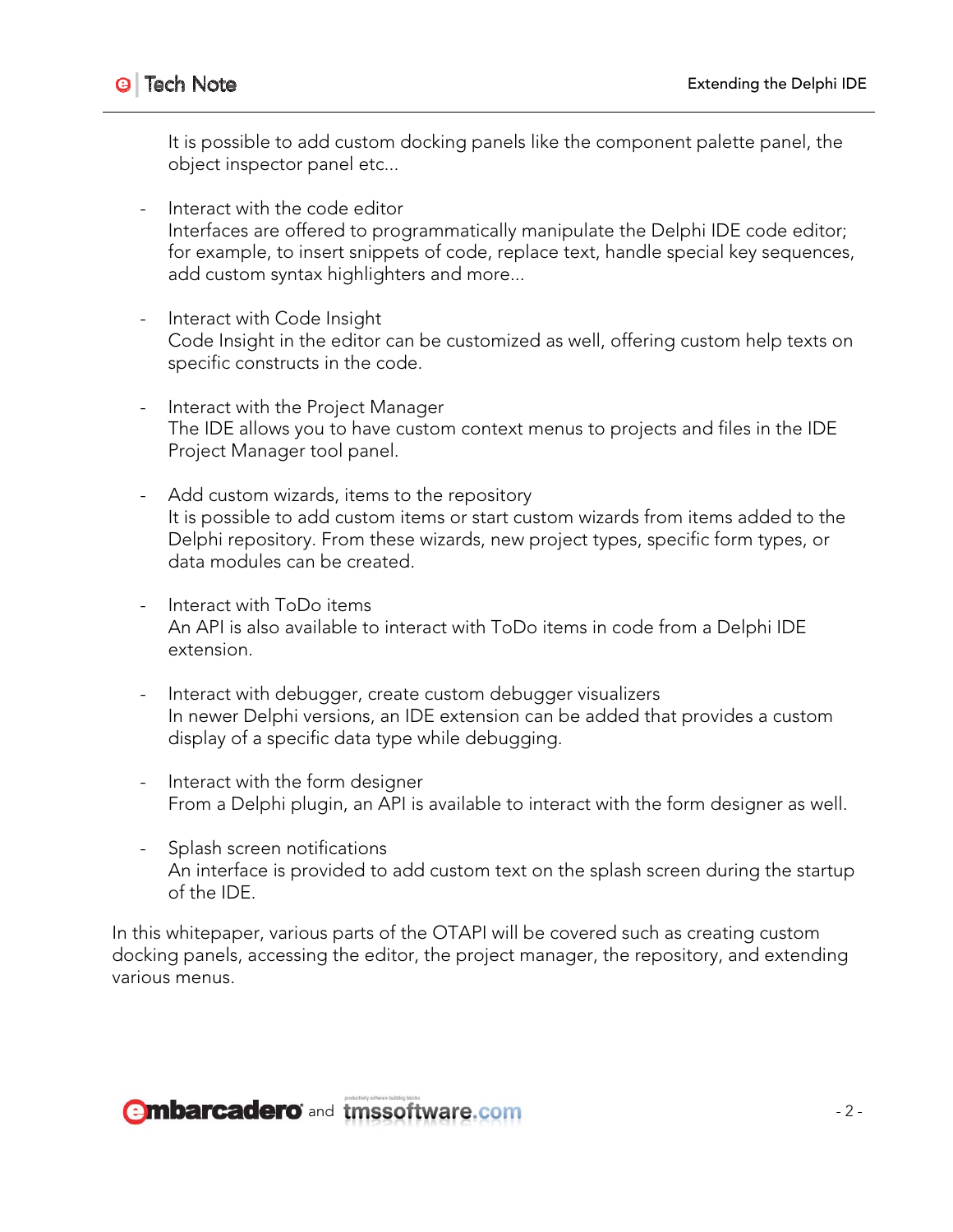## HISTORY OF THE OPEN TOOLS API

As Delphi has grown through the years, so has the API to extend the IDE. In Delphi XE, existing APIs to customize the IDE have been extended, and new APIs have been added. As the OTAPI is mainly interface based, new capabilities are generally offered via new interfaces. To keep things organized, the Delphi team adopts the naming convention for additional interfaces that descend from an earlier interface by giving the new interface the name of the original interface with a suffix using the IDE version. Please note that the IDE version is different from the compiler version. For example, the interface to extend the repository was originally IOTARepositoryWizard and in later IDE versions, it was extended and named IOTARepositoryWizard60 and later to IOTARepositoryWizard80.

If a plugin wants to take advantage of some new capabilities exposed in later versions of the IDE, it should provide a class that implements the newest interface. At the same time, a plugin that was created for an older IDE version and that implements for example the original IOTARepositoryWizard interface will keep working.

For example:

- IOTARepositoryWizard = interface(IOTAWizard) Base interface for extending the repository.
- IOTARepositoryWizard60 = interface(IOTARepositoryWizard) Extended interface offered from Delphi 7 to provide a way to differentiate between VCL and CLX projects.
- IOTARepositoryWizard80 = interface(IOTARepositoryWizard60) New interface introduced in Delphi 2005 to provide access to the new gallery hierarchical structure of the repository and access to multiple personalities the IDE can host, in the case of Delphi 2005 being VCL and VCL.NET.

This is the list of IDE version numbers that are being used in various OTAPI interfaces:

60 = Delphi 7 80 = Delphi 8 90 = Delphi 2005 100 = Delphi 2006 110 = Delphi 2007 120 = Delphi 2009 140 = Delphi 2010 145 = Delphi XE

and - 3 -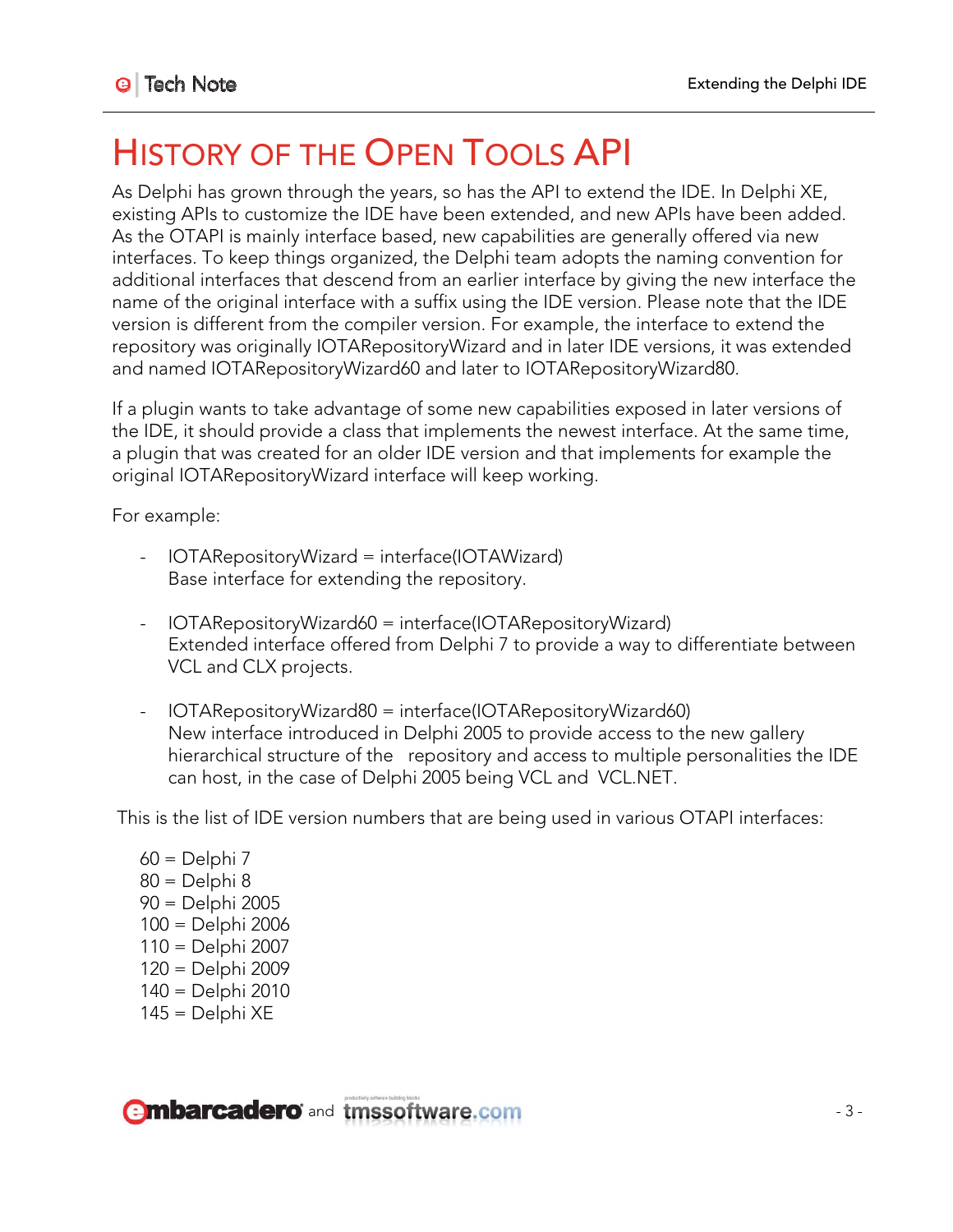## ACCESSING THE IDE

While the IDE offers various interfaces for implementation that will be called when a particular part of the IDE is accessed, in many cases, it is necessary to directly call some IDE functionality from a plugin. To allow this, Delphi exposes many interfaces. When the IDE starts it creates a global variable BorlandIDEServices that implements various interfaces. When the unit ToolsAPI is in the uses list, this variable BorlandIDEServices is accessible and can be used to query the interface needed.

For example:

```
// check if the BorlandIDEServices global variable is assigned
  if Assigned(BorlandIDEServices) then
  begin
    // access the IOTAModuleServices interface implemented in
BorlandIDEServices and call CloseALL to close all modules
     (BorlandIDEServices as IOTAModuleServices).CloseAll;
  end;
```
The following interfaces are exposed by the Delphi XE IDE:

- INTAServices Interface to access IDE toolbars, menu, imagelists, actions
- IOTAActionServices Interface to open, close, save files
- IOTACodeInsightServices Interface gives access to the code insight managers and their interface IOTACodeInsightManager
- IOTADebuggerServices Interface gives access to debugger related functions such as breakpoints, event logging, processes
- IOTAEditorServices Interface gives access to the IDE editor, the edit buffer, edit view, options
- IOTAEditorViewServices Interface gives access to the IDE editor view
- INTAEnvironmentOptionsServices

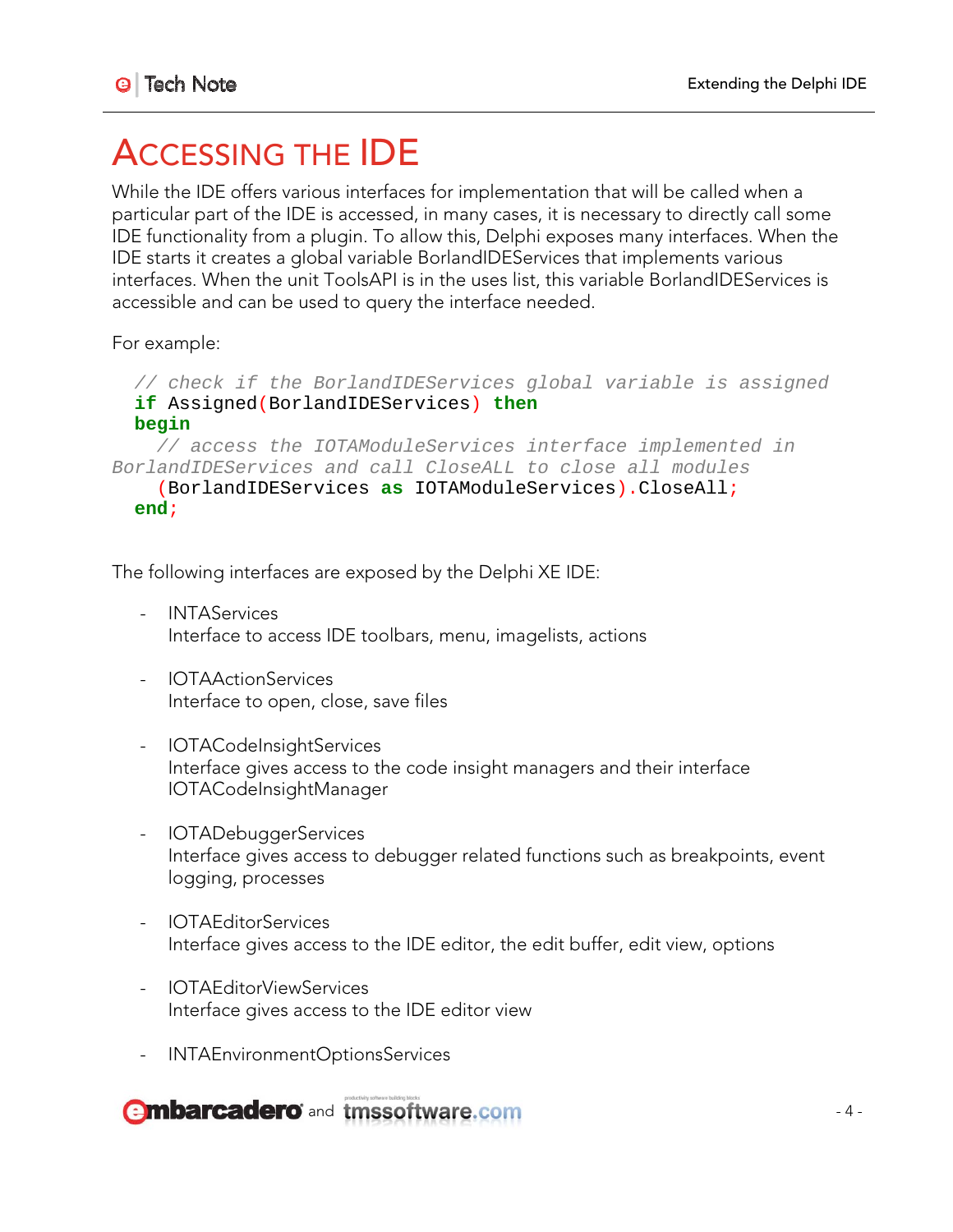

Interface to add options in the IDE Tools, Options menu

- IOTAKeyBindingServices Interface to access shortcut key bindings
- IOTAKeyboardServices Interface to give access to IDE macro recording & playback
- IOTAMessageServices Interface to access the message view, allows adding custom messages to the IDE message view, clear messages
- IOTAModuleServices Interface to access the modules (e.g. projects, source files, form files, etc.) opened in the IDE
- IOTAPackageServices Interface to access the list of installed packages & components in the IDE
- IOTAServices Interface exposing general IDE info like product identifier, application folder, bin folder, installed languages
- IOTAToDoServices Interface to access the ToDo items for a module
- IOTAWizardServices Interface to access and extend the IDE repository
- IOTAHighlightServices Interface to access the syntax highlighters and to add custom syntax highlighter interfaces IOTAHighlighter
- IOTAPersonalityServices Interface to access installed IDE personalities, file extension associations with personalities
- IOTACompileServices Interface to the compiler allow to start and stop compilation of projects and handle notifications when compiling is done.

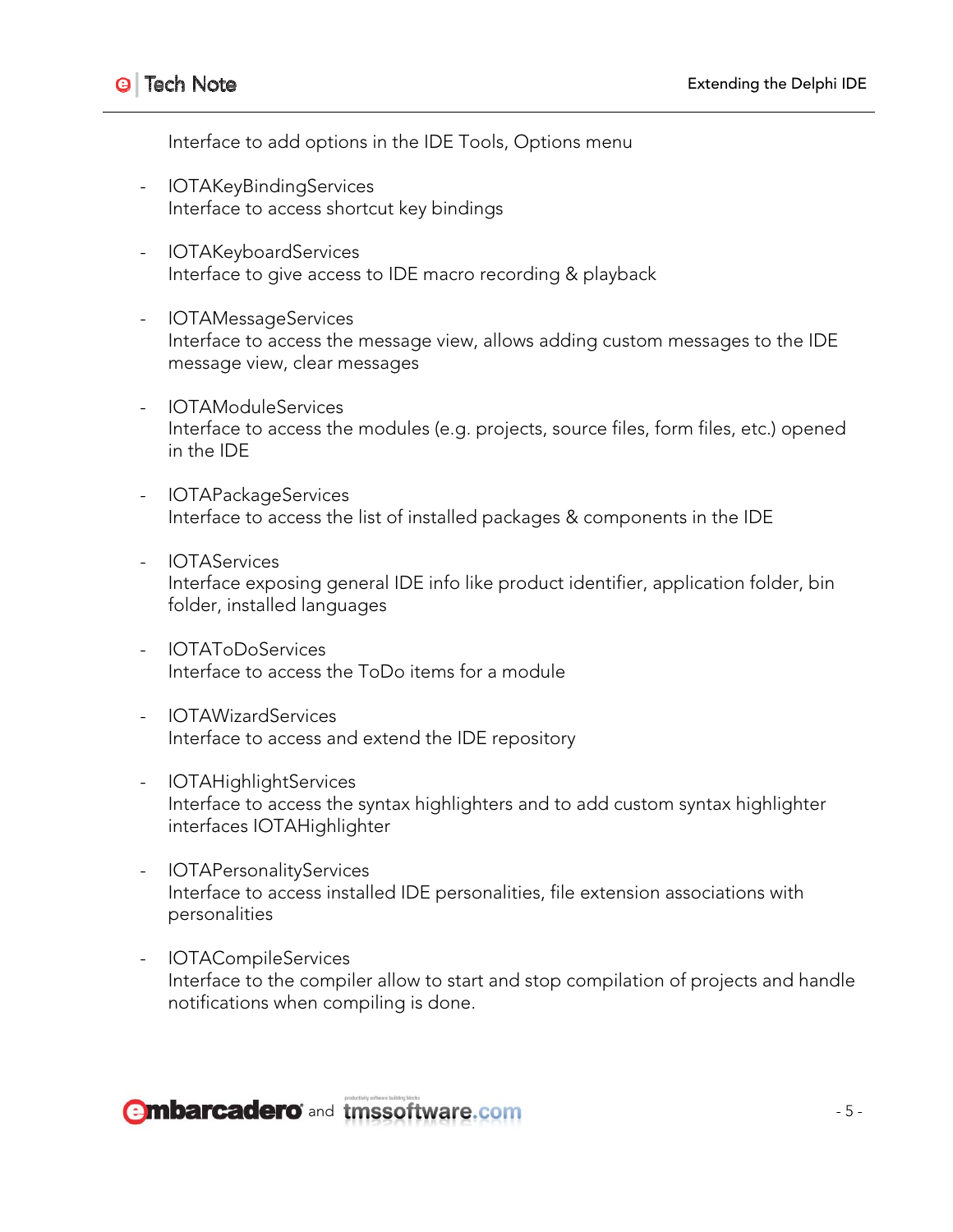## GETTING STARTED TO CREATE AN IDE PLUGIN

IDE plugins are compiled packages installed into the IDE. This means the IDE will load the package during startup. The package can perform its initialization both with code executed in the Initialization section of the units in the package as well as providing a Register method from where classes are registered with the IDE. This is very similar to a package that installs a component in the IDE where the Register procedure is called by the IDE from where the RegisterComponents() call registers the new components in the IDE. To install an IDE plugin or extension, the minimum that needs to be done is creating a class of the type TNotifierObject that implements the IOTAWizard interface or one of its descendents and register it:

**unit** MyIDEPlugin;

#### **interface**

#### **uses**

```
 Classes, ToolsAPI;
```

```
 TMyIDEWizard = class(TNotifierObject, IOTAWizard)
 // implement interfaces here 
 end;
```
#### **implementation**

*//register with the IDE:* 

```
procedure Register;
begin
 Re
gisterPackageWizard(TMyIDEWizard.Create);
end;
```
It is the IDE that will then call the appropriate interface methods when needed.

**Ambarcadero** and tmssoftware.com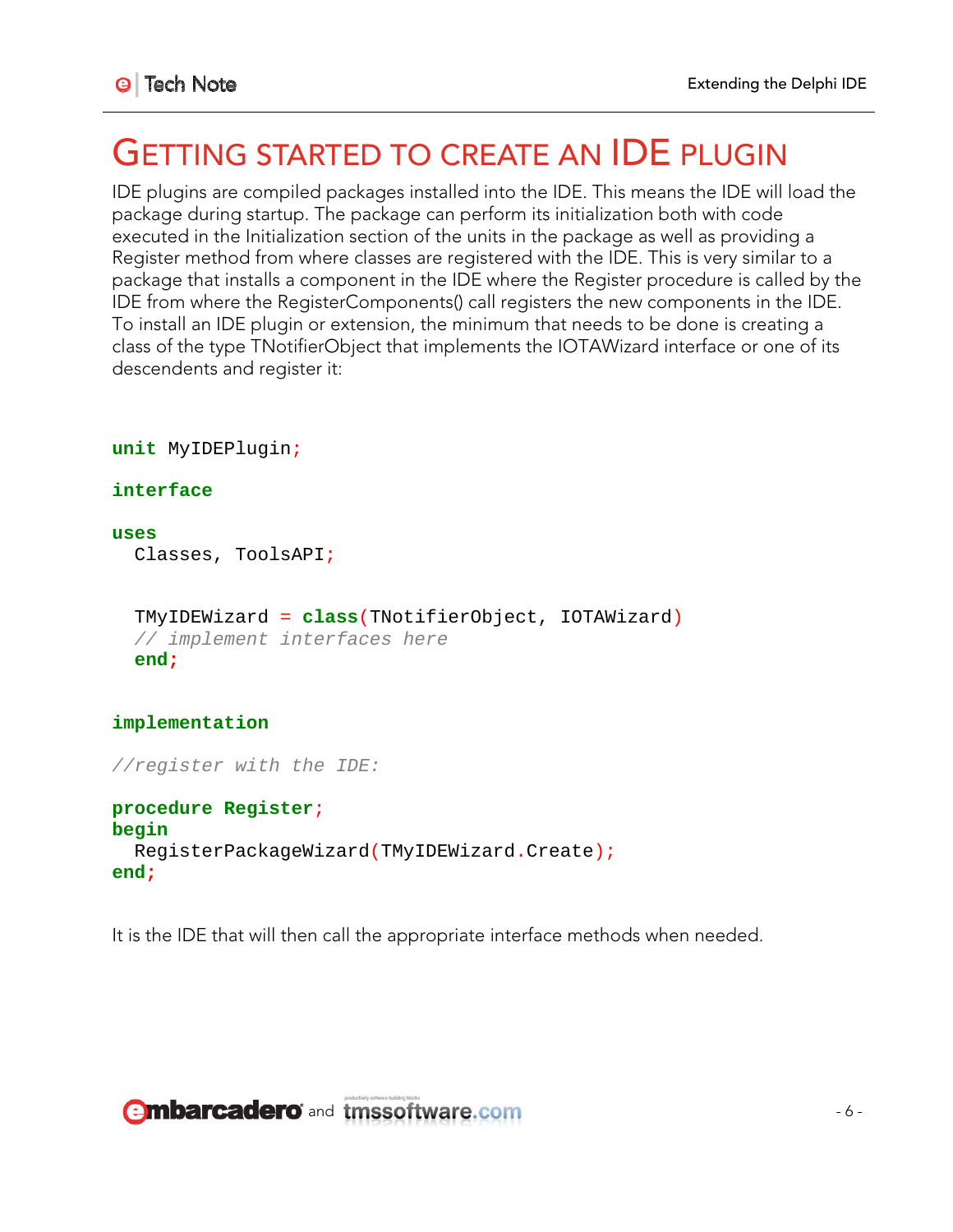# EXTENDING THE IDE WITH CUSTOM REPOSITORY WIZARDS

| <b>B</b> New Items                                                                                                                                                                                                            |                                                                           |                                                             |                                                                         |                                |         | $\mathbf{x}$                  |
|-------------------------------------------------------------------------------------------------------------------------------------------------------------------------------------------------------------------------------|---------------------------------------------------------------------------|-------------------------------------------------------------|-------------------------------------------------------------------------|--------------------------------|---------|-------------------------------|
| Delphi Projects<br>ActiveX<br>Delphi Files<br><b>Inheritable Items</b><br><b>TMS Forms</b><br>VCL for the Web<br>WebBroker<br>WebServices<br>WebSnap<br><b>XML</b><br>Other Files<br><b>Unit Test</b><br><b>Web Documents</b> | Q Search<br>Console<br>Application<br>$\Box$<br><b>SDI</b><br>Application | Control Panel<br>Application<br>۸<br>Service<br>Application | டிட<br>Dynamic-link<br>Library<br>шu<br><b>VCL Forms</b><br>Application | 罒<br><b>MDI</b><br>Application | Package | <b>Resource DLL</b><br>Wizard |
|                                                                                                                                                                                                                               |                                                                           |                                                             |                                                                         | <b>OK</b>                      | Cancel  | Help                          |

Our first in depth look at extending the IDE is about creating custom repository wizards. To create a plugin that will extend the repository, it is necessary to write a class that implements the IOTAWizard interface and the IOTARepositoryWizard interface. The IOTARepositoryWizard interface has 3 versions. It was extended in Delphi 7 to enable differentiating between repository items for VCL or CLX projects. It was extended again in Delphi 2005 where hierarchical categories of repository items were introduced. Note that it is only necessary to implement the latest IOTARepositoryWizard80 interface if you want to take advantage of the new features. The original IOTARepositoryWizard interface works fine in Delphi XE. For this example, we will take advantage of the categories exposed in the IOTARepositoryWizard80 interface. As such, we will write a class descending from TNotifierObject that implements the IOTAWizard interface and the IOTARepositoryWizard.

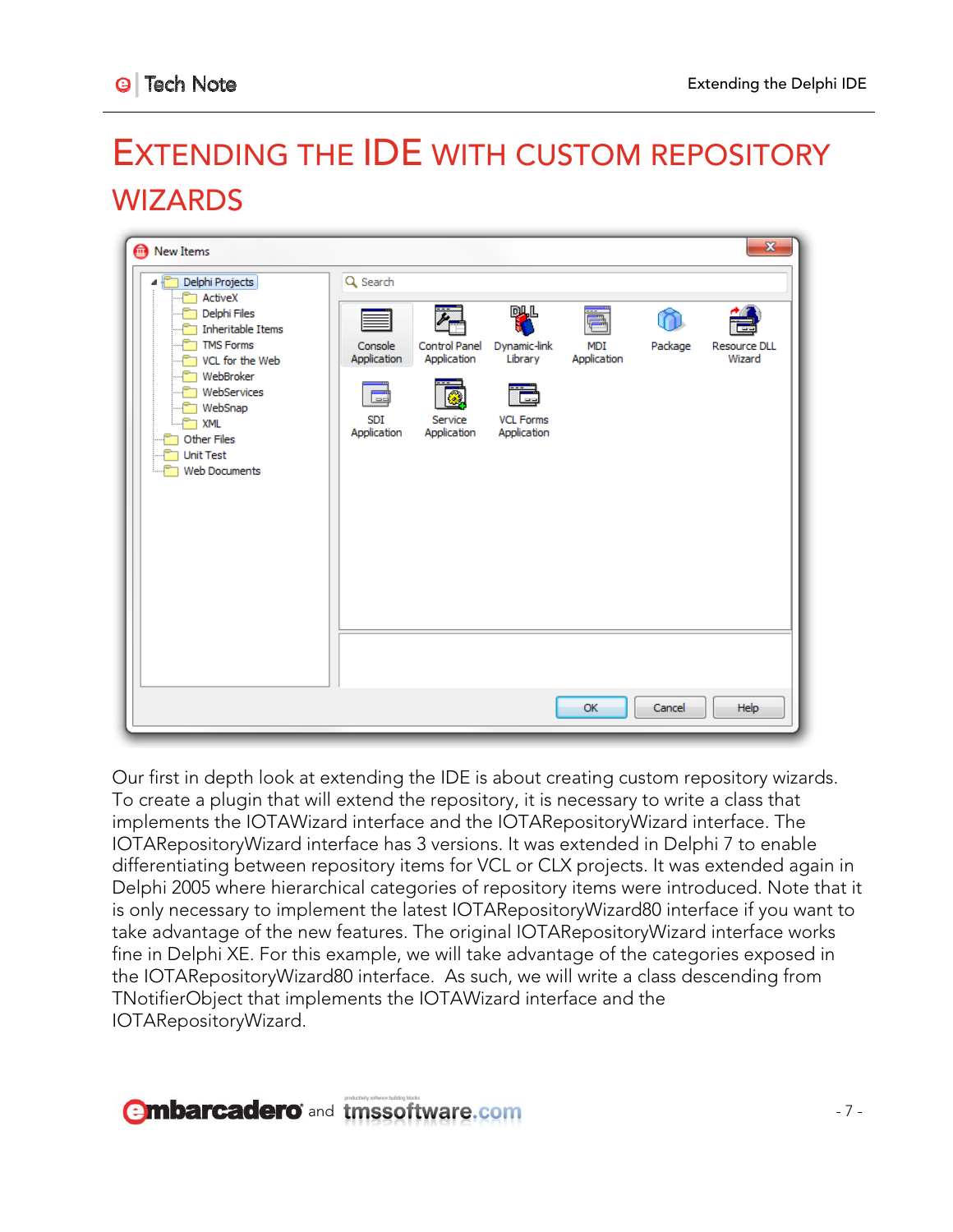```
TMyProjectWizard = class(TNotifierObject, IOTAWizard, 
IOTARepositoryWizard80)
   // implement interfaces here 
   end;
```
This class will then be registered with the IDE:

```
procedure Register;
begin
   RegisterPackageWizard(TMyProjectWizard.Create);
end;
```
The next step is to implement the interfaces. The IOTAWizard interface informs the IDE of the plugin name, ID and provide a method to execute the plugin. The IOTARepositoryWizard interface provides the IDE with information about the repository item, the author, its glyph and also the category and personality for which the repository item is provided.

The class definition becomes:

```
 TMyProjectWizard = class(TNotifierObject, IOTAWizard, 
IOTARepositoryWizard80)
  public
     // IOTAWizard 
     function GetIDString: string;
     function GetName: string;
     function GetState: TWizardState;
     procedure Execute;
     // IOTARepositoryWizard 
     function GetAuthor : string;
     function GetComment : string;
     function GetPage : string;
     function GetGlyph: Cardinal;
     // IOTARepositoryWizard80 
     function GetGalleryCategory: IOTAGalleryCategory;
     function GetPersonality: string;
     function GetDesigner: string;
```
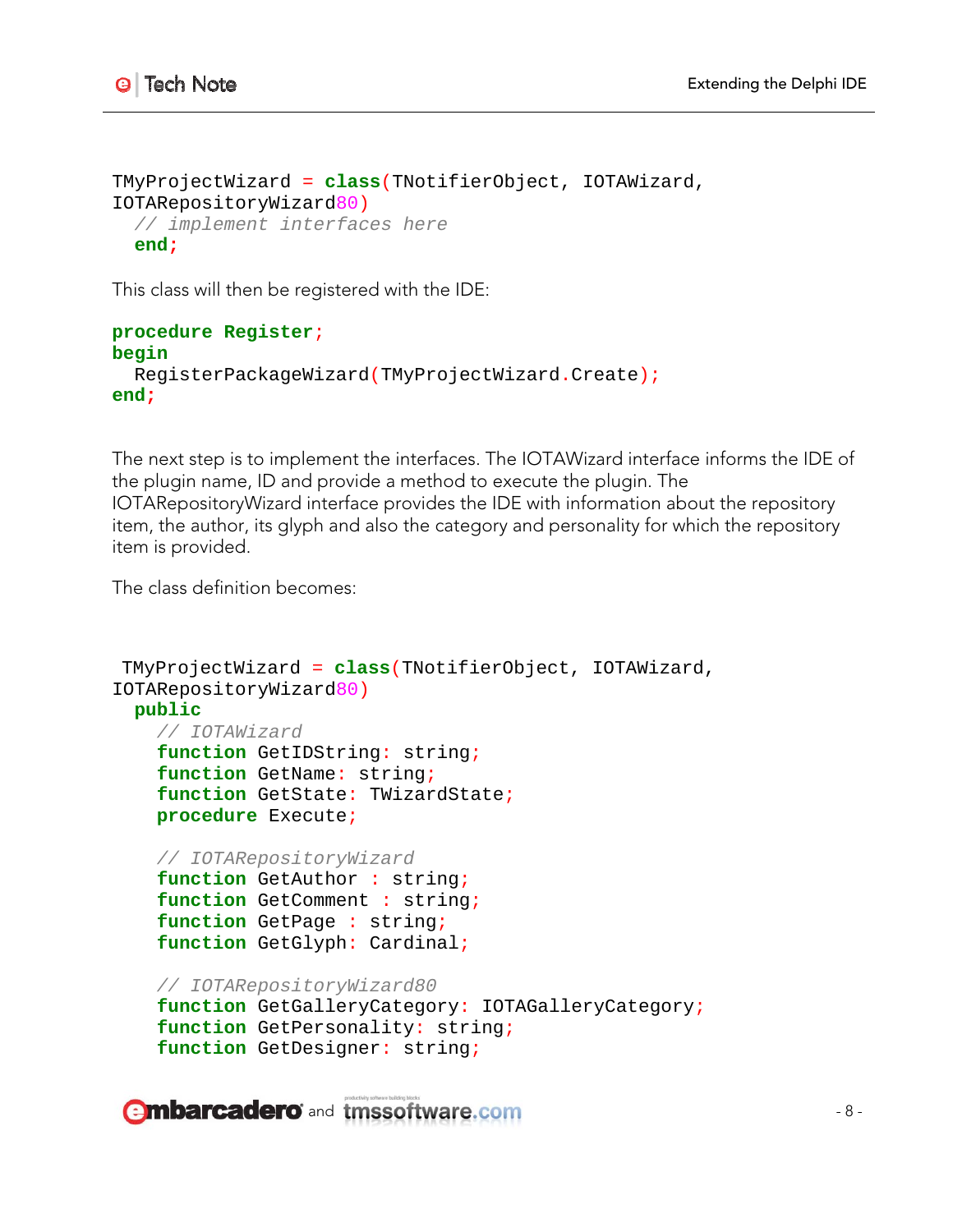#### **end;**

The full implementation of the wizard class methods can be found in sample 1.

One part of the interface informs the IDE about the new repository item, the Execute method will be called when the user clicks that repository item in the IDE. It is in this Execute method that the plugin needs to take the necessary steps to create the source files for the selected repository item. In the Execute method, we grab the BorlandIDEServices global variable and use the IOTAModuleServices interface to query the default unit, class, and filename that the IDE proposes for creating a new instance of the repository item. With this unit, class and filename, the IOTAModuleServices CreateModule method is then used to create the actual new module that is added to the active project.

The Execute method

```
procedure TTMSFormWizard.Execute;
var
   LProj: IOTAProject;
begin
   if Assigned(BorlandIDEServices) then
   begin
     // use the IOTAModuleServices interface to query a new default 
unit, class & filename 
     (BorlandIDEServices as
IOTAModuleServices).GetNewModuleAndClassName('', FUnitIdent, 
FClassName, FFileName);
    FClassName := SFormName + Copy(FUnitIdent, 5,
Length(FUnitIdent));
    LProj := GetActiveProject; if LProj <> nil then
     begin
       (BorlandIDEServices as
IOTAModuleServices).CreateModule(TMyUnitCreator.Create(LProj, 
FUnitIdent, FClassName, FFileName));
     end;
   end;
end;
```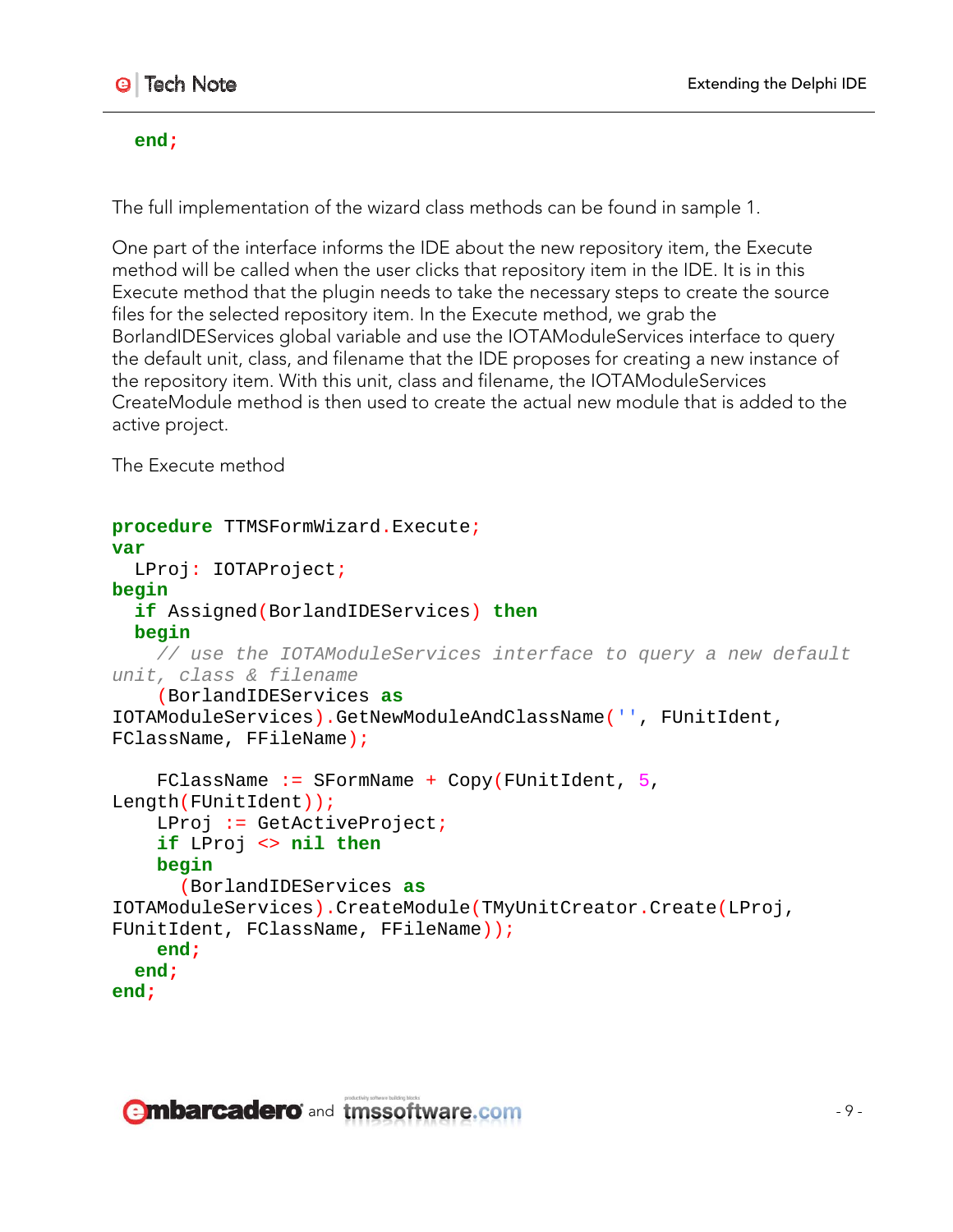The module creator is a class that implements the IOTACreator, IOTAModuleCreator interfaces. Via these interfaces, the actual source code file and form file can be created.

```
 TMyUnitCreator = class (TNotifierObject, IOTACreator, 
IOTAModuleCreator)
   public
     // IOTACreator 
     function GetCreatorType: string;
     function GetExisting: Boolean;
     function GetFileSystem: string;
     function GetOwner: IOTAModule;
     function GetUnnamed: Boolean;
     // IOTAModuleCreator 
     function GetAncestorName: string;
     function GetImplFileName: string;
     function GetIntfFileName: string;
     function GetFormName: string;
     function GetMainForm: Boolean;
     function GetShowForm: Boolean;
     function GetShowSource: Boolean;
     function NewFormFile(const FormIdent, AncestorIdent: string):
IOTAFile;
     function NewImplSource(const ModuleIdent, FormIdent, 
AncestorIdent: string): IOTAFile;
     function NewIntfSource(const ModuleIdent, FormIdent, 
AncestorIdent: string): IOTAFile;
     procedure FormCreated(const FormEditor: IOTAFormEditor);
```
The most important methods in this interface are the NewFormFile and the NewImplSource methods. These functions should return a class implementing the IOTAFile interface that will return the actual code for the .DFM form file and the .PAS source code file. The NewIntfSource function is not used for Delphi forms or projects, only for C++ header files.

The IOTAFile interface is an interface that simply returns the content of the .DFM or .PAS file as a string and the file age as TDateTime.

```
 TCodeFile = class(TInterfacedObject, IOTAFile)
 protected 
   function GetSource: string;
```
#### **And Denote Conduct 2018** and transport ware.com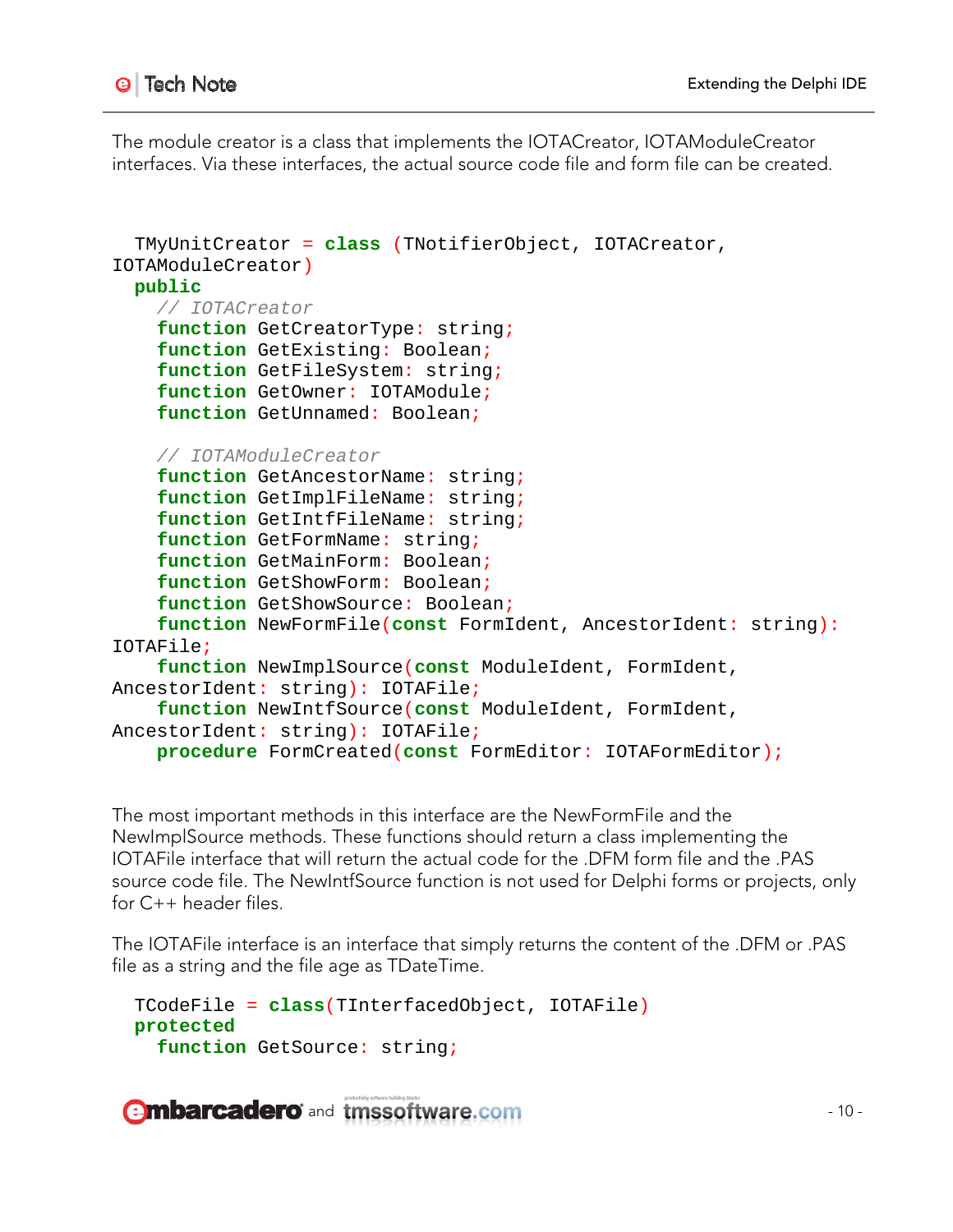```
 function GetAge: TDateTime;
 end;
```
Note that it is important that the .DFM and .PAS file returned contain valid code. The IDE will try to parse the form file and source code and should the parsing fail, the IDE will not create the file.

In the sample, the form unit & DFM file are stored in a resource file created with BRCC32 from the .RC file:

TCompanyFormSRC 10 " Unit1.pas" TCompanyFormFRM 10 " Unit1.DFM"

and the IOTAFile implementing class retrieves the source code + DFM file from the resource, replaces the form name, form class, unit name with the new name and returns it via the GetSource function:

```
function TUnitFile.GetSource: string;
var
   Text, ResName: AnsiString; 
   ResInstance: THandle; 
   HRes: HRSRC;
begin
   Resname := AnsiString(SCodeResName);
   ResInstance := FindResourceHInstance(HInstance);
   HRes := FindResourceA(ResInstance, PAnsiChar(ResName), 
PAnsiChar(10));
   Text := PAnsiChar(LockResource(LoadResource(ResInstance, 
HRes)));
   SetLength(Text, SizeOfResource(ResInstance, HRes));
   Result := Format(string(Text), [FModuleName, FFormName, 
FAncestorName]);
end;
```
# EXTENDING THE IDE WITH CUSTOM DOCKING PANELS

Creating a custom dock panel for the IDE is a different type of IDE extension and we do not need to register a IOTAWizard interface implementing class with the IDE. Instead, the

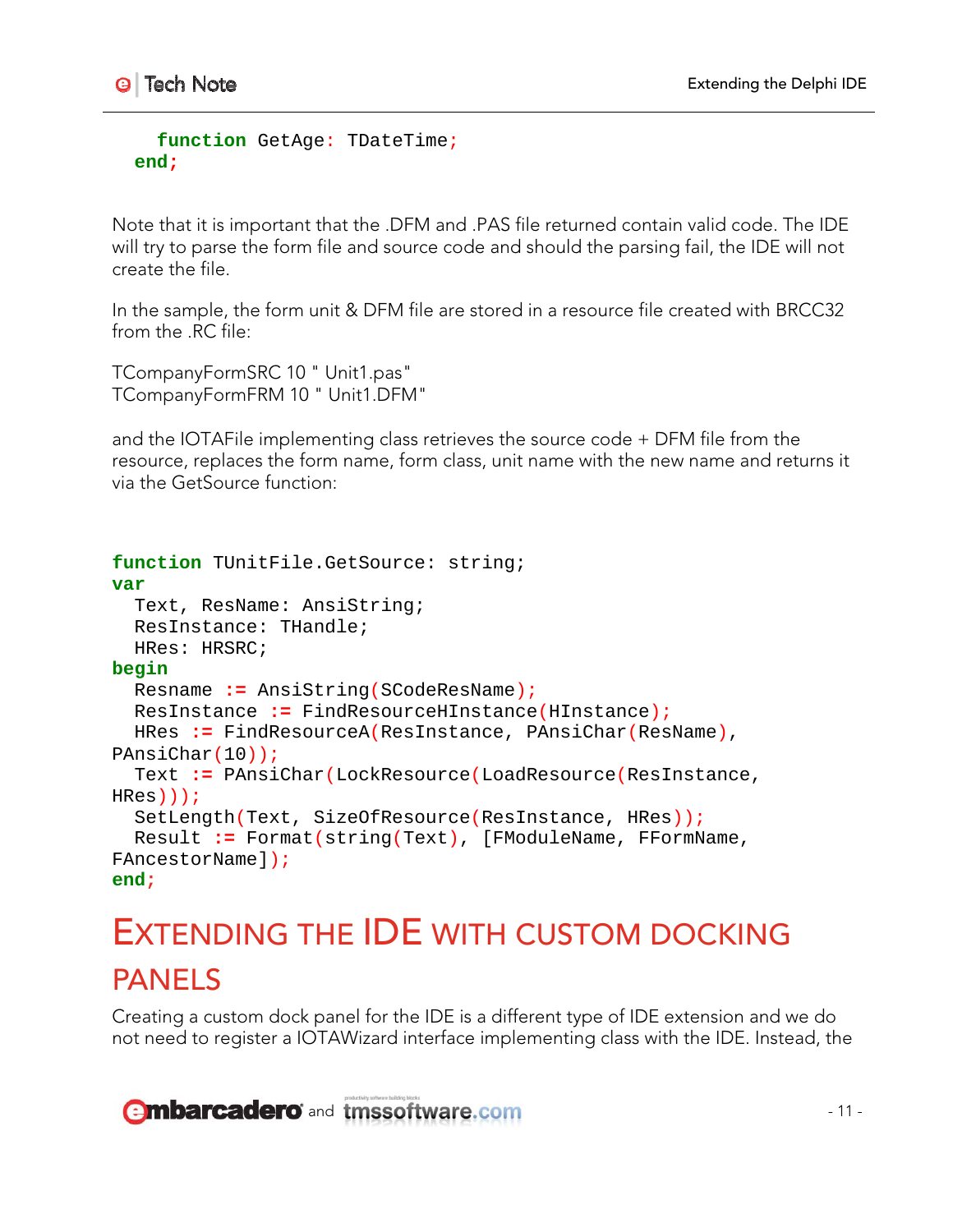plugin should create an instance of a form, provide a way for the user to show or hide the docking panel, persist its state with the IDE desktop, and, finally, destroy the docking panel upon exiting the IDE. The class used for the IDE docking panel is implemented in the units DockForm, DockToolForm that are part of the DesignIDE package. Two different types exist: TDockableForm and TDockableToolBarForm. We will need to write a Register procedure in a unit of the plugin package. This Register procedure will be called by the IDE after loading the package. From this Register procedure, we can create the docking panel and insert a new menu item in the IDE to show/hide the panel. The code in the finalization section of the unit will be called when the IDE is closed and thus, the panel can be destroyed in this phase.

The skeleton for the unit to create the custom docking panel and destroying it is as such:

**unit** MyIDEDockPanel; **interface procedure Register**; **implementation uses** MyDockForm; **var** MyIDEDockForm: TMyDockForm; **procedure Register**; **begin if** MyIDEDockForm = **nil then begin** MyIDEDockForm := TMyIDEDockForm.Create(**nil**); **end; end;**

**finalization**  MyIDEDockForm.Free;

**end.**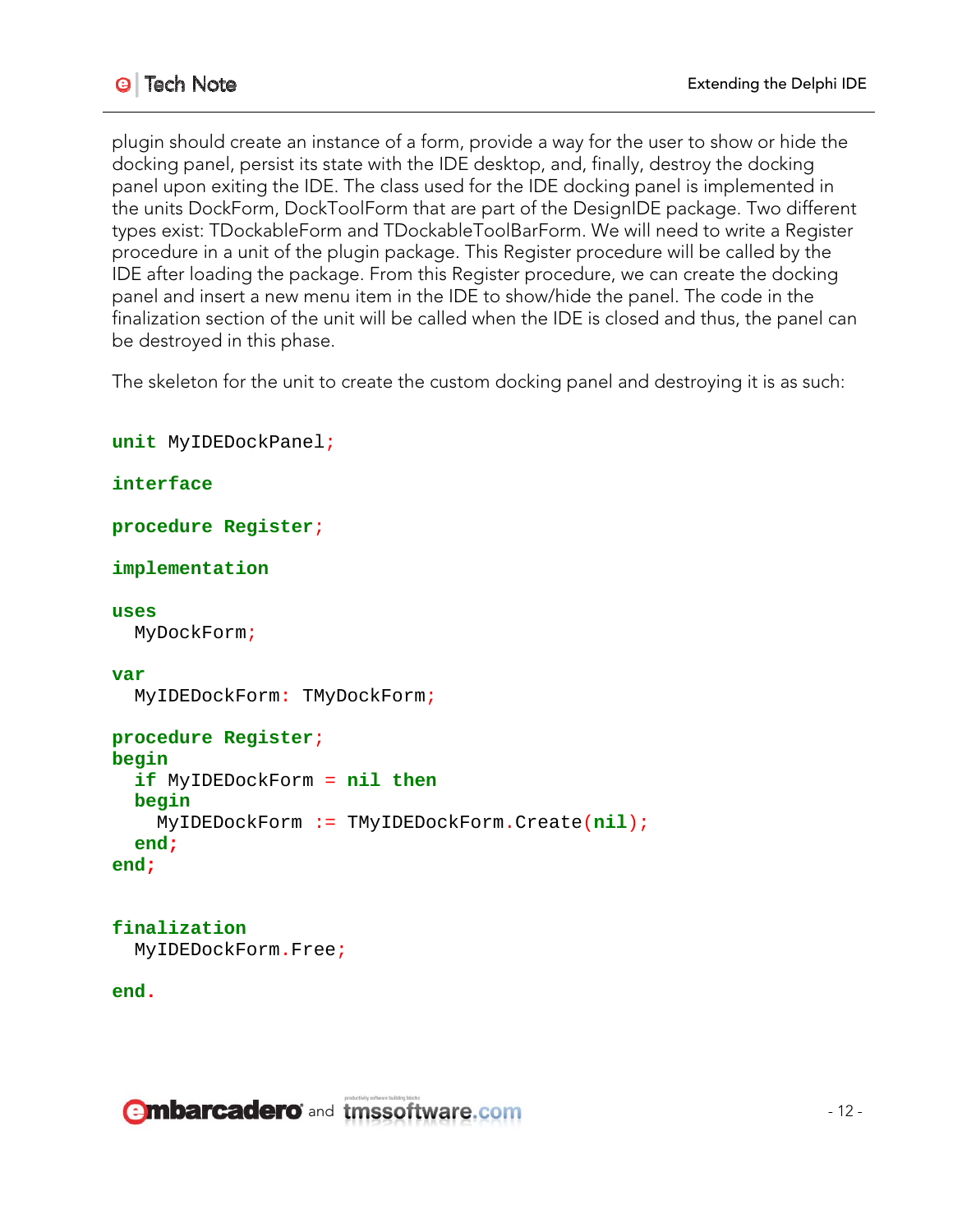TMyDockForm is a class that descends either from TDockableForm and TDockableToolBarForm. To play well with the IDE desktop persisting functionality, it is required to initialize the DeskSection, AutoSave and SaveStateNecessary properties of the base class:

```
constructor TMyIDEDockForm.Create(AOwner: TComponent);
begin
   inherited;
   DeskSection := Name;
  AutoSave := True;
  SaveStateNecessary := True;
end;
destructor TMyIDEDockForm.Destroy;
begin
   SaveStateNecessary := True;
   inherited;
end;
```
In addition, the custom docking panel class should be registered with the IDE desktop with the code:

```
RegisterDesktopFormClass(TMyIDEDockForm, 
MyIDEDockForm.Name,MyIDEDockForm.Name);
```

```
if @RegisterFieldAddress <> nil then
   RegisterFieldAddress(MyIDEDockForm.Name, @MyIDEDockForm);
```
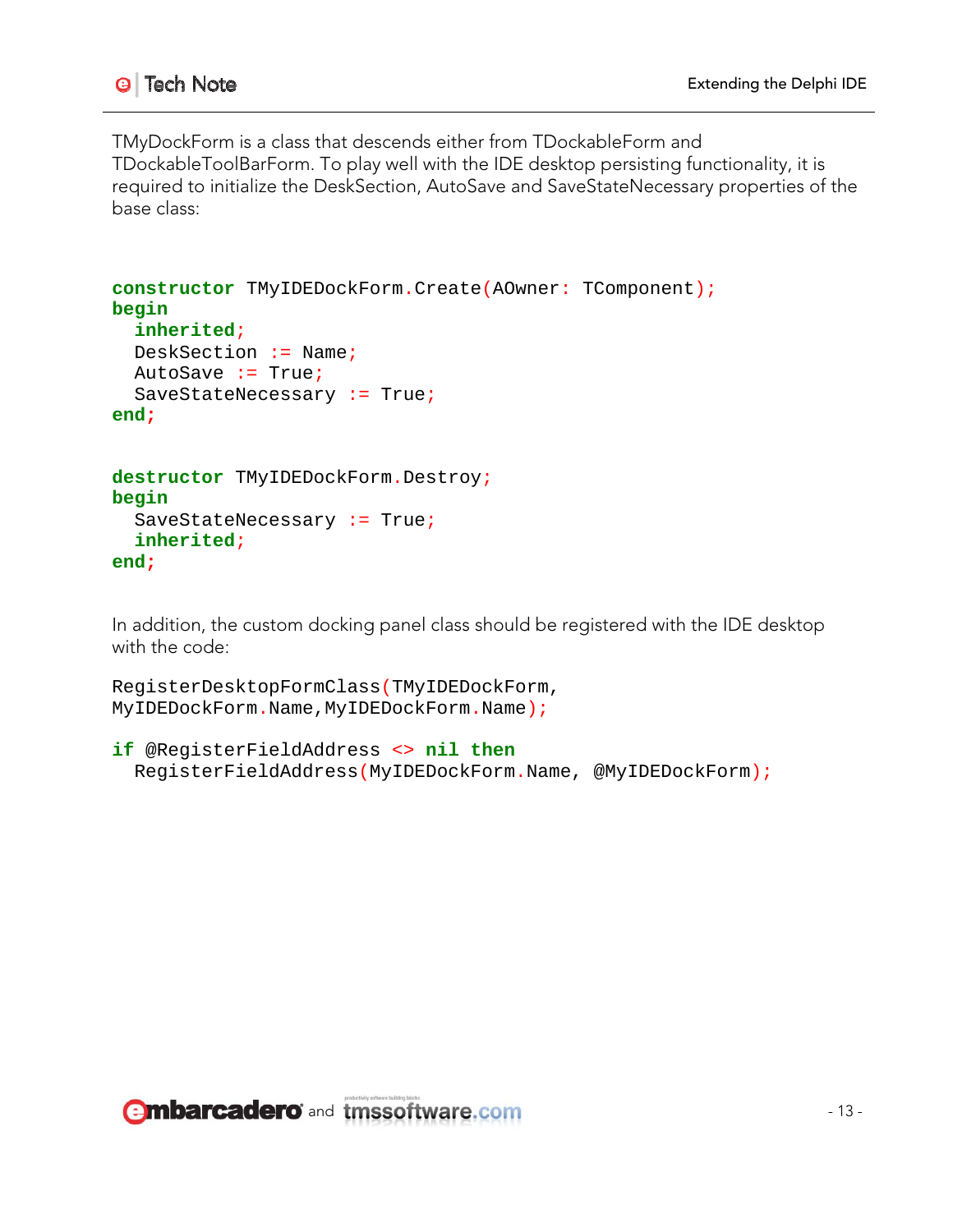The result of the docking panel plugin is:



Full code of the docking panel plugin can be found in the code download in the folder DockForm.

### ACCESSING THE DELPHI CODE EDITOR

Access to the IDE code editor is made possible via IOTAEditorServices interface that is implemented in the BorlandIDEServices global variable. The IOTAEditorServices provides access to the active editor view via IOTAEditorServices.TopView: IOTAEditView. The IOTAEditView interface provides access to editor bookmarks, cursor position, scrolling, etc. In turn, this IOTAEditView provides access to the editor buffer. The buffer exposes the interface IOTAEditBuffer. This IOTAEditBuffer interface allows manipulation of text, for example insertion and deletion.

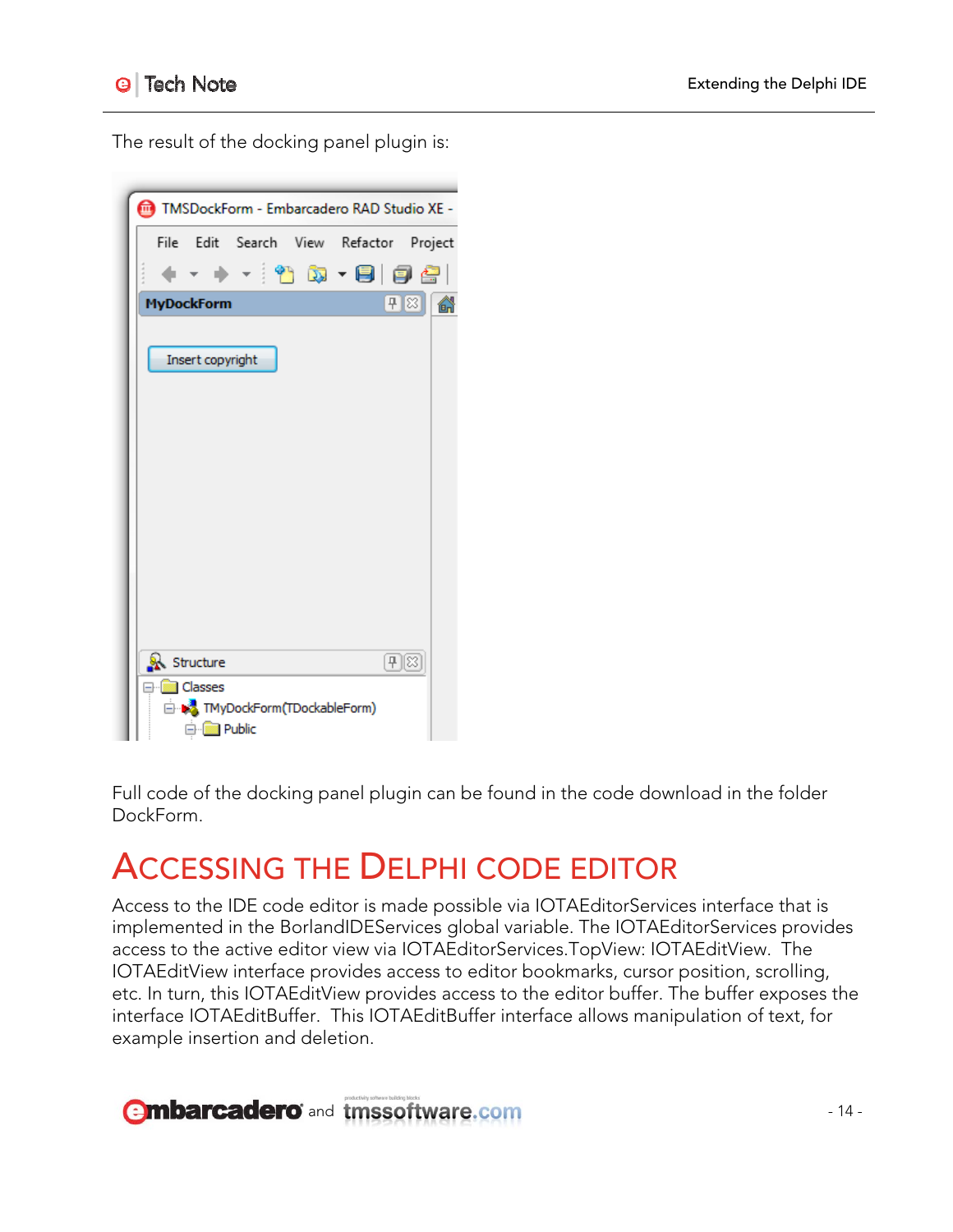This code snippet will grab the IOTAEditorServices from BorlandIDEServices, get the IOTAEditView interface and access the IOTAEditBuffer to insert text at the top of the source code file in the active editor window:

```
var
   EditorServices: IOTAEditorServices;
   EditView: IOTAEditView;
   copyright: string;
   copyright := 'Copyright © 2011 by tmssoftware.com';
   EditorServices := BorlandIDEServices as IOTAEditorServices;
   EditView := EditorServices.TopView;
   if Assigned(EditView) then
   begin 
     // position cursor at 1,1 
     EditView.Buffer.EditPosition.Move(1,1); 
     // insert copyright notice on top
     EditView.Buffer.EditPosition.InsertText(copyright);
   end;
```
### EXTENDING THE DELPHI IDE MENU

The Delphi IDE provides the IOTAMenuWizard interface to add items the Delphi IDE main menu. The limitation of this interface is that all menu items added this way will be organized under the help menu. We will offer an alternative method to insert new menu items anywhere in the existing Delphi IDE main menu.

To add a new menu item via IOTAMenuWizard, create a class that descends from TNotifierObject and implements IOTAWizard, IOTAMenuWizard:

```
 TMyMenuItem = class(TNotifierObject, IOTAWizard, IOTAMenuWizard)
    function GetIDString: string;
    function GetName: string;
    function GetState: TWizardState;
    procedure Execute;
    function GetMenuText: string;
  end;
```
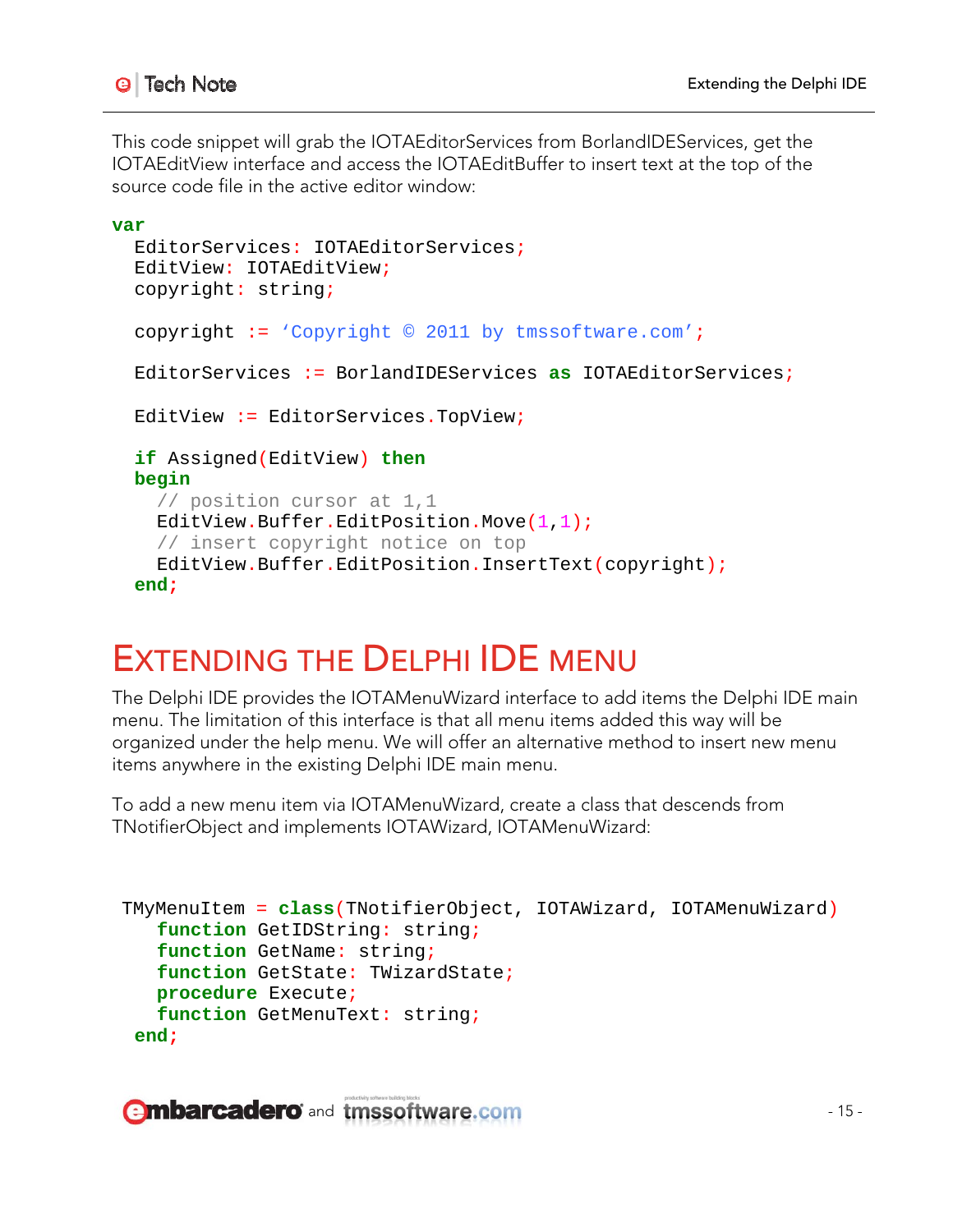and register this class with the IDE via the unit Register procedure:

```
RegisterPackageWizard(TMyMenuItem.Create);
```
When the menu item is clicked in the IDE, Delphi will call the Execute method from where your custom action can be performed.

Alternatively, it is possible to get access to the Delphi IDE main menu as a TMainMenu class and use the common TMainMenu methods to insert a TMenuItem instance in this menu.

To do this, use the INTAServices40 interface implemented in BorlandIDEServices and call its function MainMenu that returns a TMainMenu instance.

```
var
  NTAServices : INTAServices40;
  mnuitem: TMenuItem;
  mnuitem := TMenuItem.Created(nil); mnuitem.Caption := 'New item';
  NTAServices := BorlandIDEServices as INTAServices40;
  NTAServices.MainMenu.Items.Add(mnuitem);
```
When the first technique with the IOTAMenuWizard is used, the IDE will automatically remove the menu item when the plugin is uninstalled. Using the second technique, we'll need to remove the menu item in code. As the interface is based on TMainMenu, call Items.Remove( ) to remove the item from the menu and destroy it as well as the object that handles the menu click. The full code to add and remove the menu item becomes:

**procedure** AddIDEMenu;

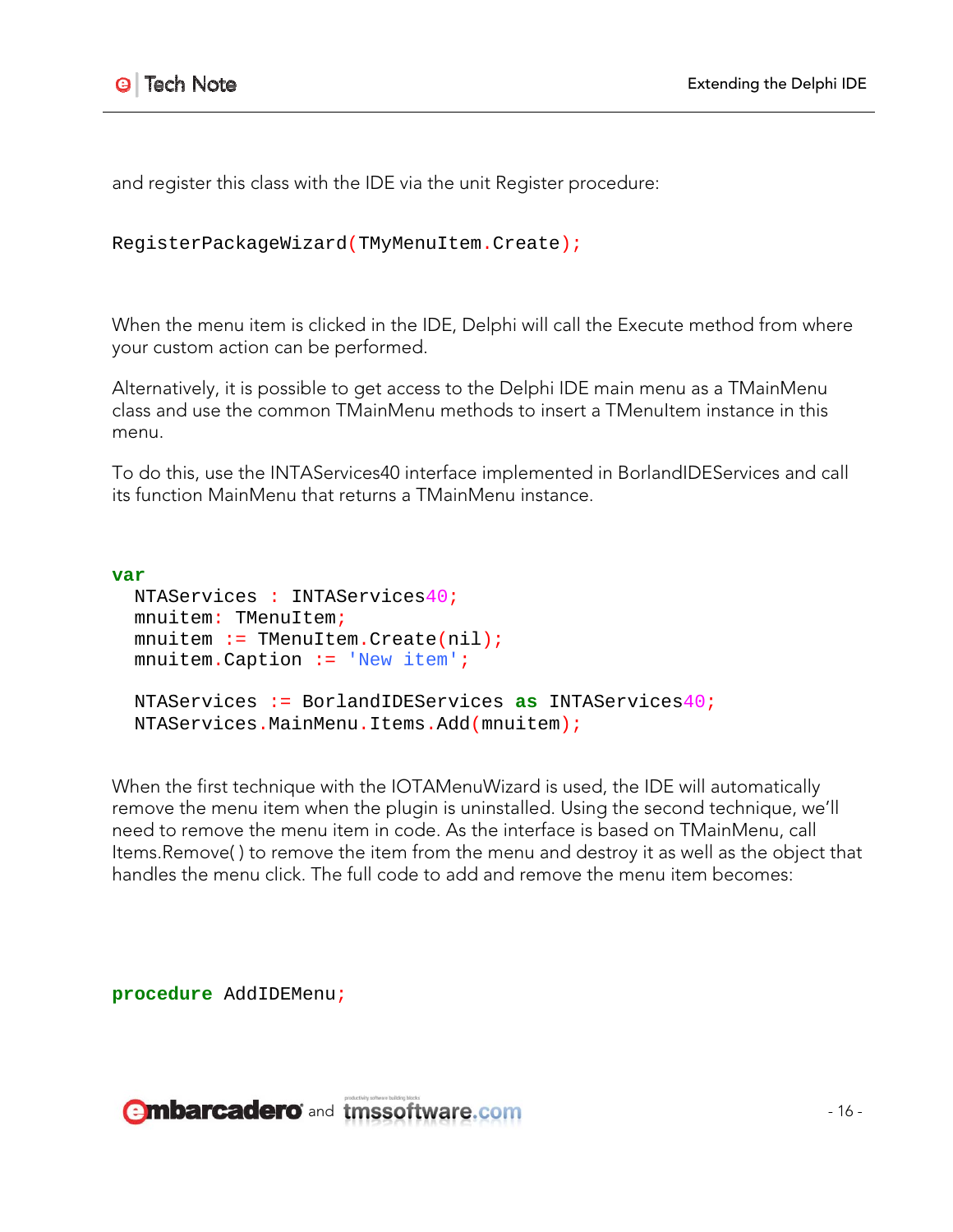#### **var**

```
 NTAServices: INTAServices40;
begin 
   NTAServices := BorlandIDEServices as INTAServices40;
   // avoid inserting twice 
   if NTAServices.MainMenu.Items[5].Find('INTAServices40Menu') =
nil then 
 begin 
     CustomMenuHandler := TCustomMenuHandler.Create;
     mnuitem := TMenuItem.Create(nil);
     mnuitem.Caption := 'INTAServices40Menu';
     mnuitem.OnClick := CustomMenuHandler.HandleClick;
     NTAServices.MainMenu.Items[5].Add(mnuitem)
   end;
end;
```

```
procedure RemoveIDEMenu;
var
   NTAServices: INTAServices40;
begin
   if Assigned(mnuitem) then
   begin
     NTAServices := BorlandIDEServices as INTAServices40;
     NTAServices.MainMenu.Items[5].Remove(mnuitem);
     mnuitem.Free;
     if Assigned(CustomMenuHandler) then
       CustomMenuHandler.Free;
   end;
end;
```
The full sample for extending the IDE main menu can be found in the code download in the IDEMenu folder.

and - 17 -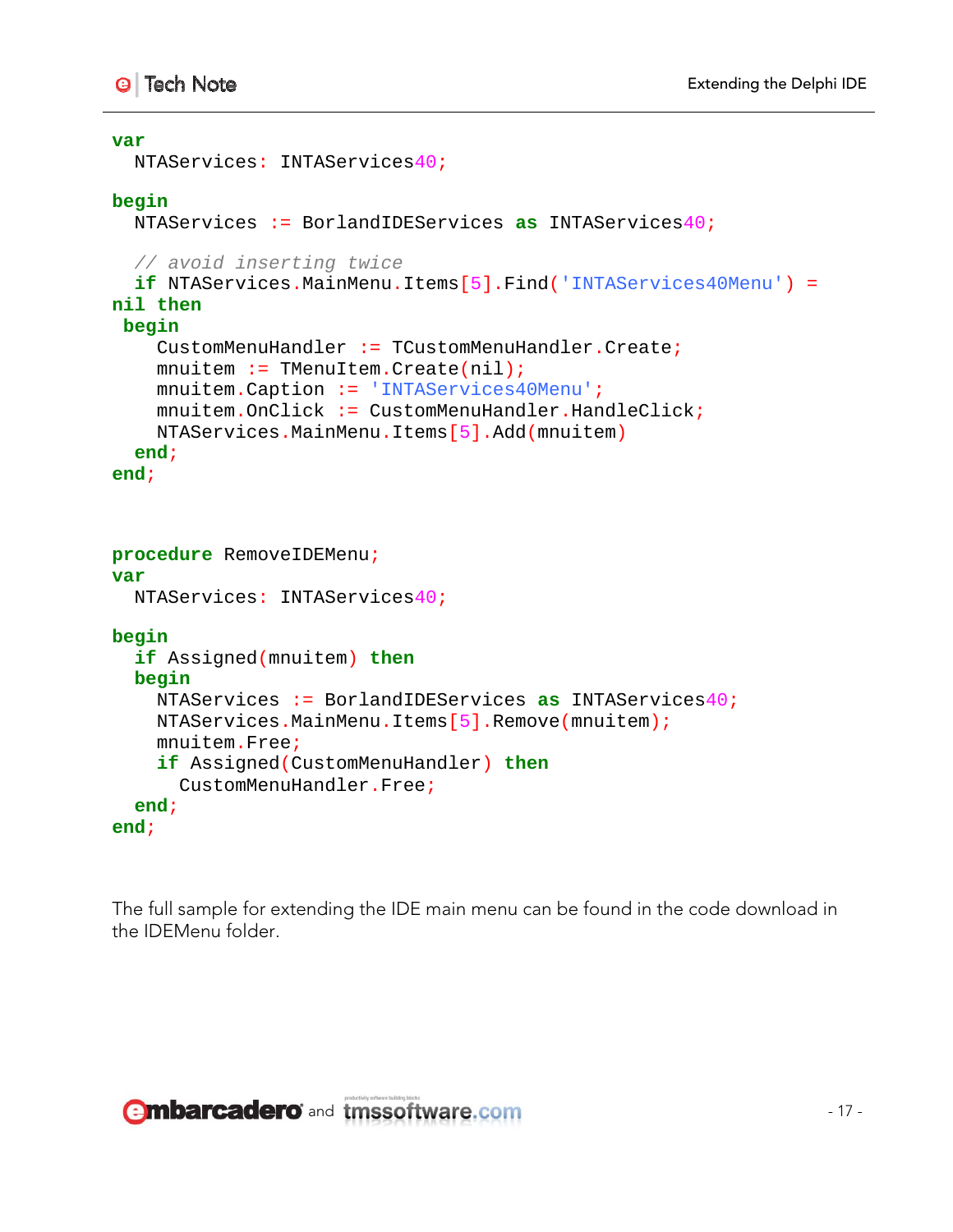## EXTENDING THE DELPHI PROJECT MANAGER CONTEXT MENU

In this section, we will access to the IDE project manager, its context menu, and the projects & files opened in the project manager. Furthermore, we will extend the context menu with custom actions. To start, we will make use of the IOTAProjectManager interface, available in the BorlandIDEServices global variable. The IOTAProjectManager interface exposes the function AddMenuItemCreatorNotifier that needs to be called to pass an instance of a class descending from TNotifierObject and implementing the IOTAProjectMenuItemCreatorNotifier interface. Basically, this informs the IDE that before it shows the project manager context menu, that it should query our plugin if one or more custom context menu items should be added.

The class for the context menu item creator is:

```
TMyProjectContextMenu = class(TNotifierObject, 
IOTAProjectMenuItemCreatorNotifier)
```

```
procedure AddMenu(const Project: IOTAProject; const IdentList:
TStrings; const ProjectManagerMenuList: IInterfaceList;
IsMultiSelect: Boolean);
end;
```
Via the parameter IOTAProject, the code can determine for which project the context menu is shown and via the parameter ProjectManagerMenuList, instances of a TMyProjectContextMenuLocal class can be added. In this sample code snippet, a context menu item is unconditionally added, regardless of of which item is right-clicked in the project manager:

```
procedure TMyProjectContextMenu.AddMenu(const Project:
IOTAProject; const IdentList: TStrings; const
ProjectManagerMenuList: IInterfaceList; IsMultiSelect: Boolean);
var
 Mnu
Item: TMyProjectContextMenuLocal;
begin
   MnuItem := TMyProjectContextMenuLocal.Create;
   ProjectManagerMenuList.Add(MnuItem)
end;
```
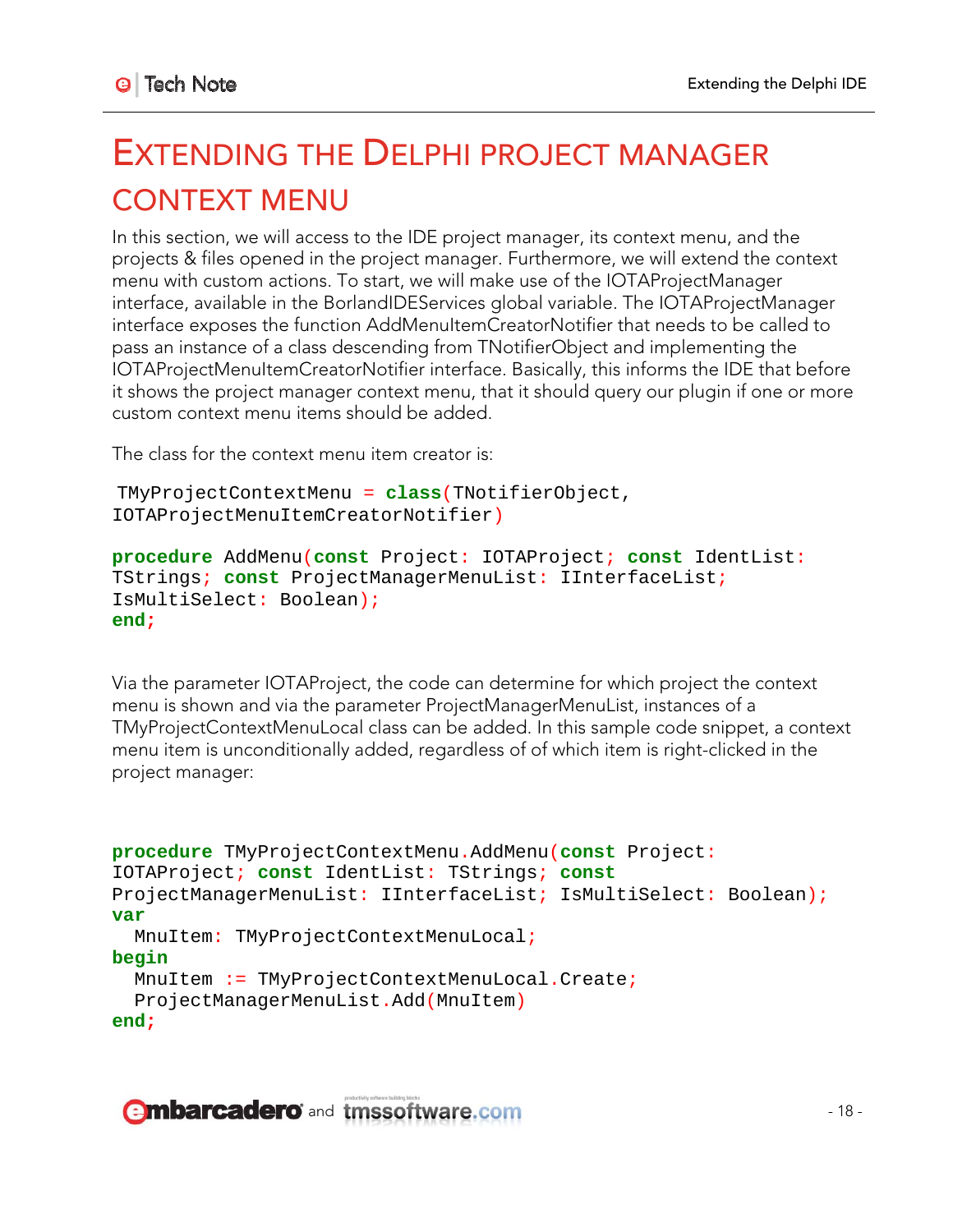The IdentList is a stringlist holding string identifiers of what item type is right clicked. This is declared in TOOLSAPI.PAS and can be:

```
 sBaseContainer = 'BaseContainer';
 sFileContainer = 'FileContainer';
 sProjectContainer = 'ProjectContainer';
 sProjectGroupContainer = 'ProjectGroupContainer';
 sCategoryContainer = 'CategoryContainer';
 sDirectoryContainer = 'DirectoryContainer';
 sReferencesContainer = 'References';
 sContainsContainer = 'Contains';
 sRequiresContainer = 'Requires';
```
If the context menu item should only appear when the project group is right-clicked, the code would be:

```
procedure TMyProjectContextMenu.AddMenu(const Project:
IOTAProject; const IdentList: TStrings; const
ProjectManagerMenuList: IInterfaceList; IsMultiSelect: Boolean);
var
   MnuItem: TMyProjectContextMenuLocal;
begin
   if (IdentList.IndexOf(sProjectGroupContainer) <> -1) then
   begin
     MnuItem := TMyProjectContextMenuLocal.Create;
     // Set menu item properties here
    MnuItem.OnExecute := MenuClickHandler;
     ProjectManagerMenuList.Add(MnuItem) 
   end;
end;
```
The TMyProjectContextMenuLocal is a class descending from TProjectContextMenuLocal and should implement the interfaces IOTALocalMenu and IOTAProjectManagerMenu. This interface consists of methods:

```
 TMyProjectContextMenuItem = class(TProjectContextMenuLocal, 
IOTALocalMenu, IOTAProjectManagerMenu)
  public
     // IOTALocalMenu
```
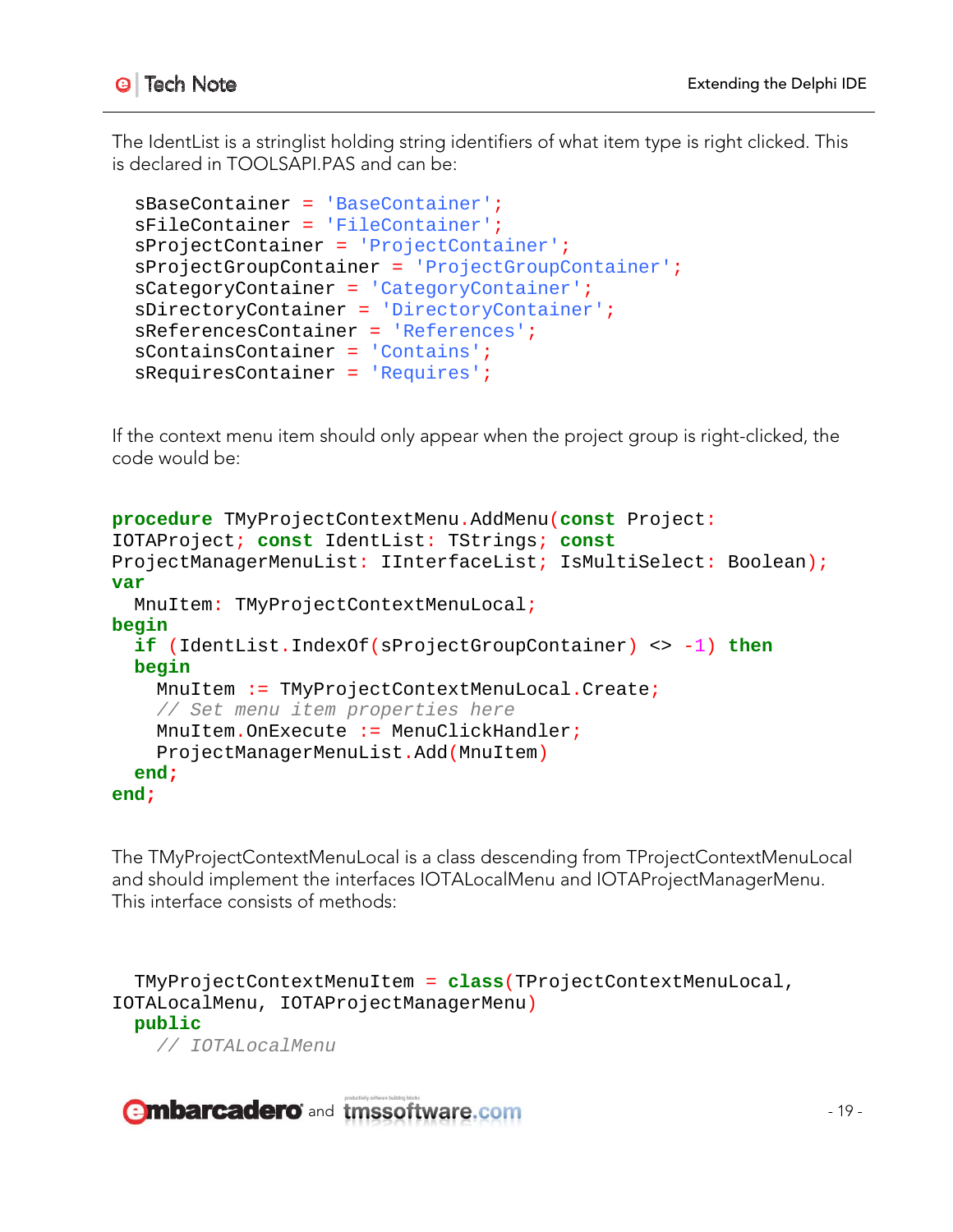```
 function GetCaption: string;
    function GetChecked: Boolean;
     function GetEnabled: Boolean;
     // IOTAProjectManagerMenu interface
  function GetIsMultiSelectable: Boolean;
     procedure SetIsMultiSelectable(Value: Boolean);
     procedure Execute(const MenuContextList: IInterfaceList);
overload;
     function PreExecute(const MenuContextList: IInterfaceList):
Boolean;
     function PostExecute(const MenuContextList: IInterfaceList):
Boolean;
     property IsMultiSelectable: Boolean read GetIsMultiSelectable 
write SetIsMultiSelectable;
   end;
```
With the IOTALocalMenu, we can set the caption, checked state, and enabled state of the menu item. With the IOTAProjectManagerMenu interface, we can define whether or not the context menu item supports executing on multiple selected items in the project manager. The methods PreExecute, Execute, PostExecute are called, respectively, before actual execution of the Execute, when the item is selected, and after the actual execution of Execute. The parameter of the Execute methods is the MenuContextList that is a list of items selected in the project manager.

From the Execute method, the project opened for which the context menu item was selected is retrieved with following code:

```
procedure TMyProjectContextMenuLocal.Execute(const
MenuContextList: IInterfaceList);
var
  MenuContext: IOTAProjectMenuContext;
   Project: IOTAProject;
begin
   MenuContext := MenuContextList.Items[0] as
IOTAProjectMenuContext;
Project := MenuContext.Project;
end;
```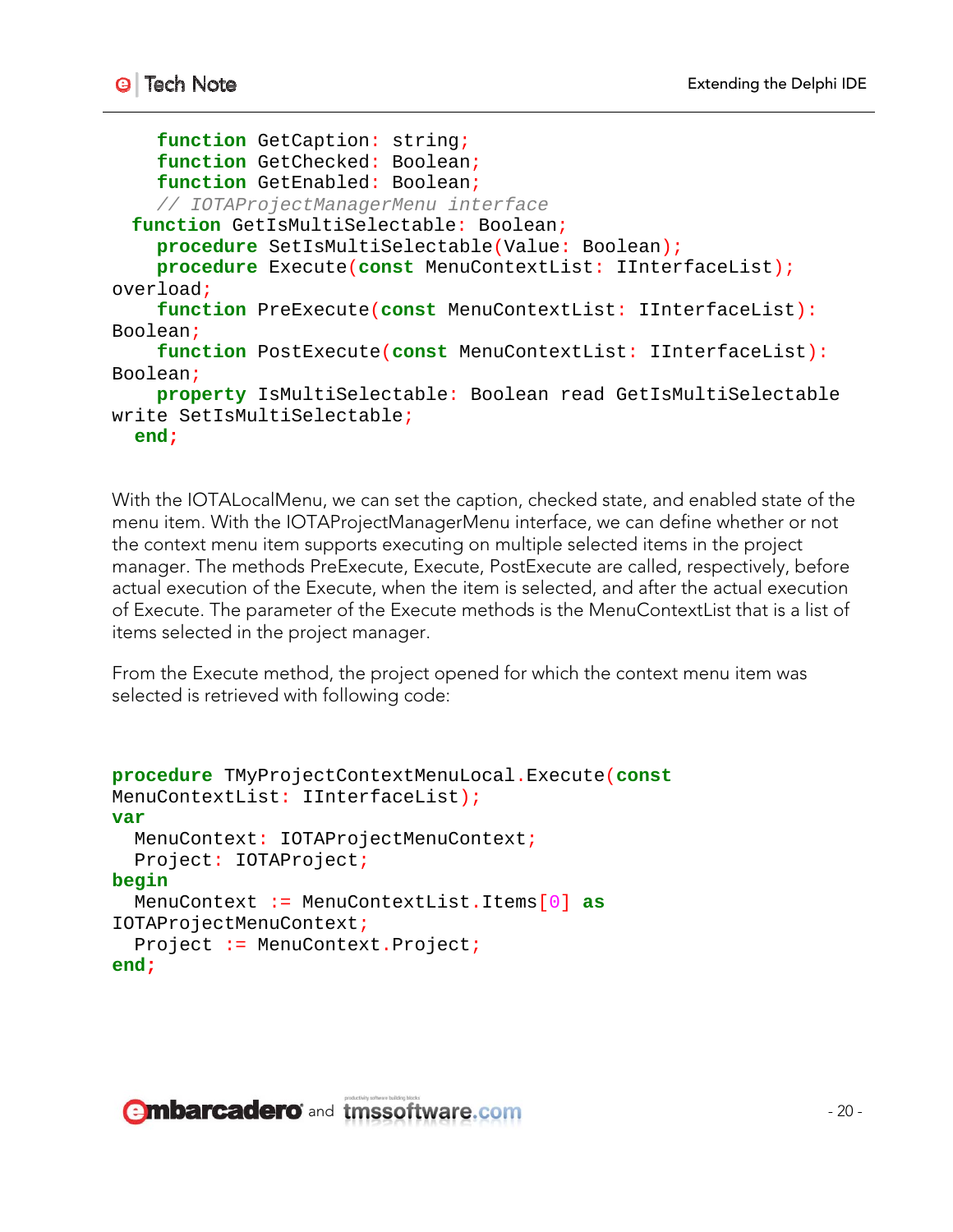

**And Denote To and transport ware.com**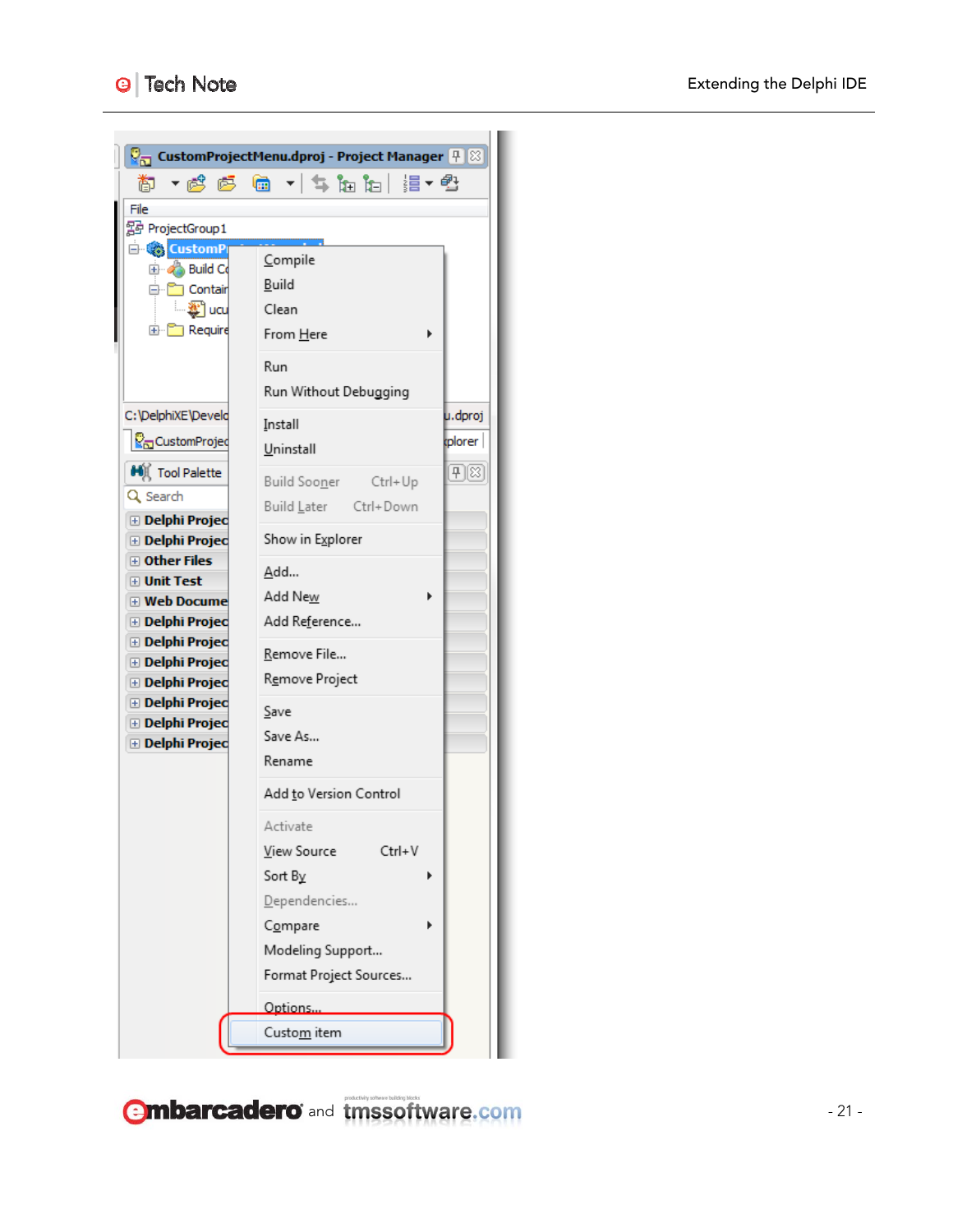The full sample for adding a project manager context menu item can be found in the code download in the ProjMenu folder.

## ADDING AN IDE EDITOR CONTEXT MENU ITEM AND GRABBING THE SELECTED TEXT

If your plugin wants to offer some processing on selected text in the editor, you may want to add a custom item in the IDE editor context menu that, when clicked, grabs the selected text and processes it. To add such a context menu, we need to get access to the menu, which, in turn, first need access to the editor. Please note that the editor is not immediately available upon startup of the IDE, therefore we can't get access to the editor in the plugin initialization code. What we needed is to register a class that implements the INTAEditServicesNotifier interface. The IDE calls this interface when the editor is activated in the IDE. At that point, the plugin code can be sure that the editor instance exists. The INTAEditServicesNotifier interface offers several methods of which only EditorViewActivated is of interest. The interface of this INTAEditServicesNotifier implementing class is:

TEditNotifierHelper = **class**(TNotifierObject, IOTANotifier, INTAEditServicesNotifier)

 **procedure** WindowShow(**const** EditWindow: INTAEditWindow; Show, LoadedFromDesktop: Boolean);

 **procedure** WindowNotification(**const** EditWindow: INTAEditWindow; Operation: TOperation);

**procedure** WindowActivated(**const** EditWindow: INTAEditWindow);

 **procedure** WindowCommand(**const** EditWindow: INTAEditWindow; Command, Param: Integer; **var** Handled: Boolean);

 **procedure** EditorViewActivated(**const** EditWindow: INTAEditWindow; const EditView: IOTAEditView);

 **procedure** EditorViewModified(**const** EditWindow: INTAEditWindow; **const** EditView: IOTAEditView);

 **procedure** DockFormVisibleChanged(**const** EditWindow: INTAEditWindow; DockForm: TDockableForm);

 **procedure** DockFormUpdated(**const** EditWindow: INTAEditWindow; DockForm: TDockableForm);

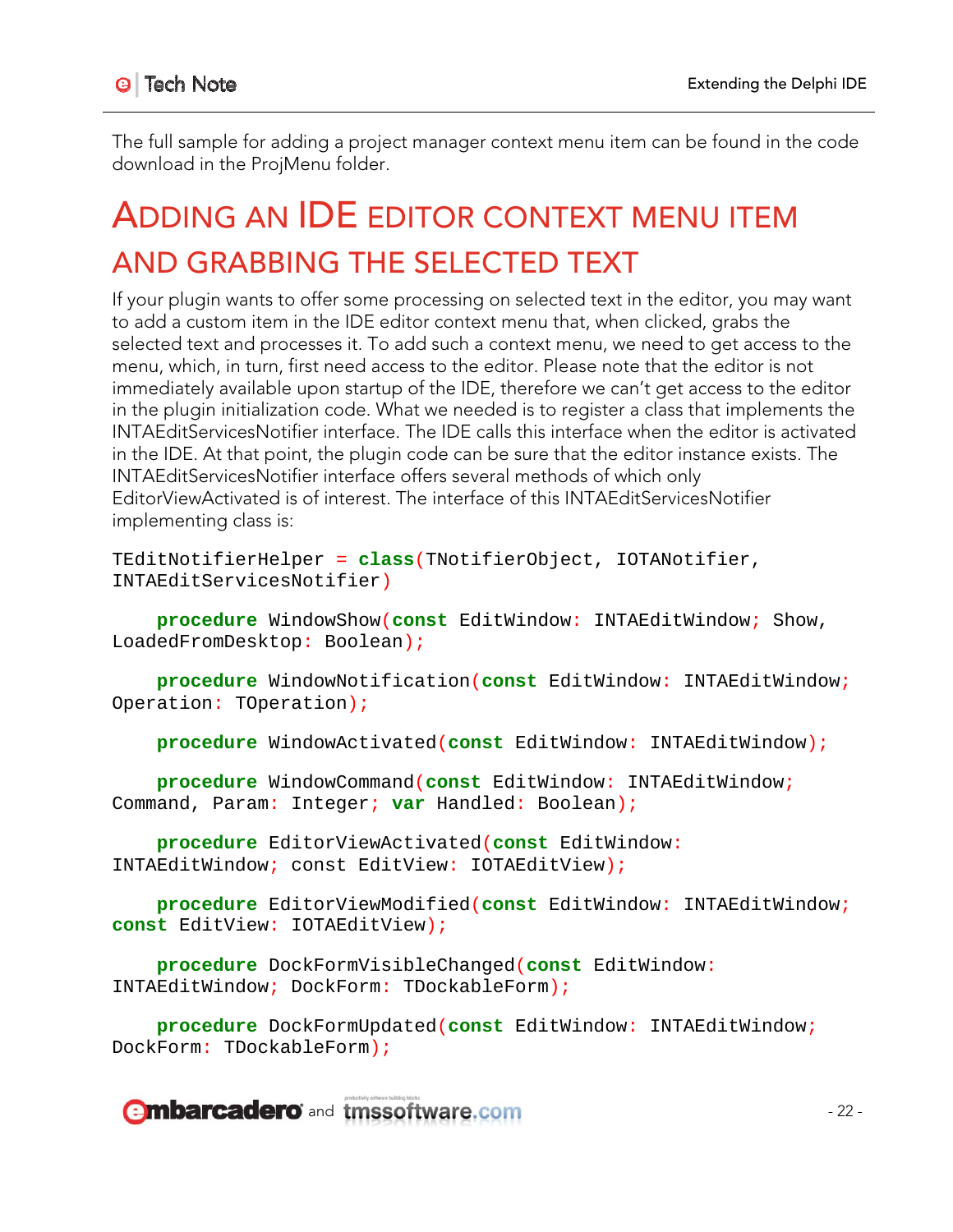```
 procedure DockFormRefresh(const EditWindow: INTAEditWindow;
DockForm: TDockableForm);
```
#### **end;**

This notifier class is registered with the IDE via the code:

```
procedure Register;
var
   Services: IOTAEditorServices;
begin
   Services := BorlandIDEServices as IOTAEditorServices;
   NotifierIndex :=
Services.AddNotifier(TEditNotifierHelper.Create);
end;
```
The AddNotifier function returns a unique index with which the class is registered. This NotifierIndex variable in the unit needs to be used to unregister the notifier class again when the plugin is uninstalled. As such, we need to perform this unregister in the finalization section of the unit:

```
procedure RemoveNotifier;
var
  Services: IOTAEditorServices;
begin
   if NotifierIndex <> -1 then
   begin
     Services := BorlandIDEServices as IOTAEditorServices;
     Services.RemoveNotifier(NotifierIndex);
    NotifierIndex := -1; end;
end;
finalization
```
 RemoveNotifier; **end**.

With this notifier installed, it is now possible to get access to the IDE editor context menu when the editor first becomes active and install our custom menu item. The code used to do this is:

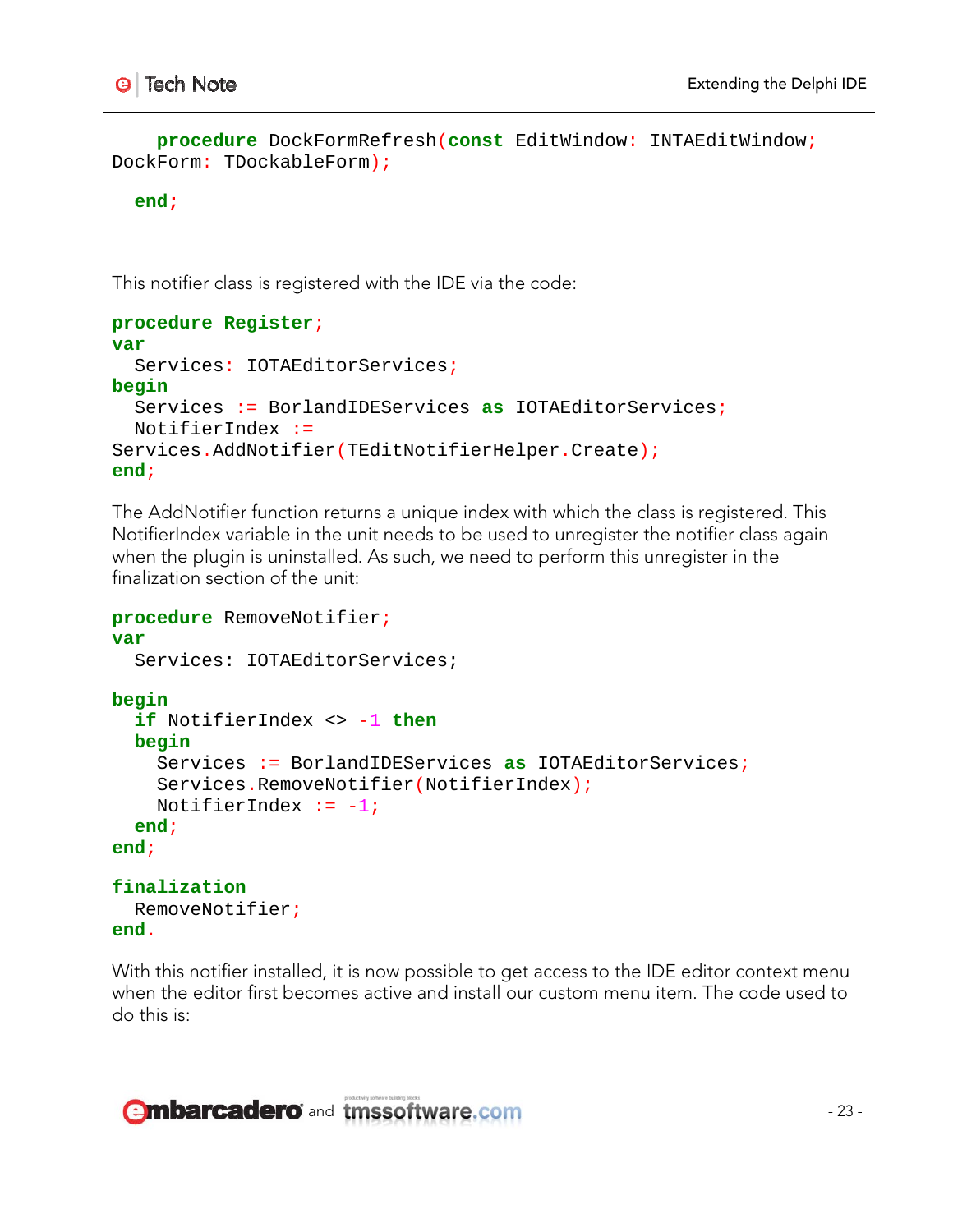#### **var**

custommenu: TMenuItem;

```
procedure TEditNotifierHelper.EditorViewActivated(const
EditWindow: INTAEditWindow; const EditView: IOTAEditView);
begin 
   if not Assigned(custommenu) then
   begin
     AddEditContextMenu;
   end;
end;
procedure AddEditContextMenu;
var
   editview: IOTAEditView140;
   popupmenu: TPopupMenu;
begin 
   editview := (BorlandIDEServices as IOTAEditorServices).TopView;
```

```
editview.GetEditWindow.Form.FindComponent('EditorLocalMenu') as
```
popupmenu :=

```
TPopupMenu;
   custommenu := TMenuItem.Create(nil);
  custommenu.Caption := 'Custom context menu item';
  custommenu.OnClick := mnuHandler.MenuHandler;
   popupmenu.Items.Add(custommenu);
end;
```

```
initialization
   custommenu := nil;
```
#### **finalization**

 custommenu.Free; **end**.

To handle the click on the editor context menu item, a class with the method MenuHandler is created:

```
 TMenuHandler = class(TComponent)
  procedure MenuHandler(Sender: TObject);
 end;
```
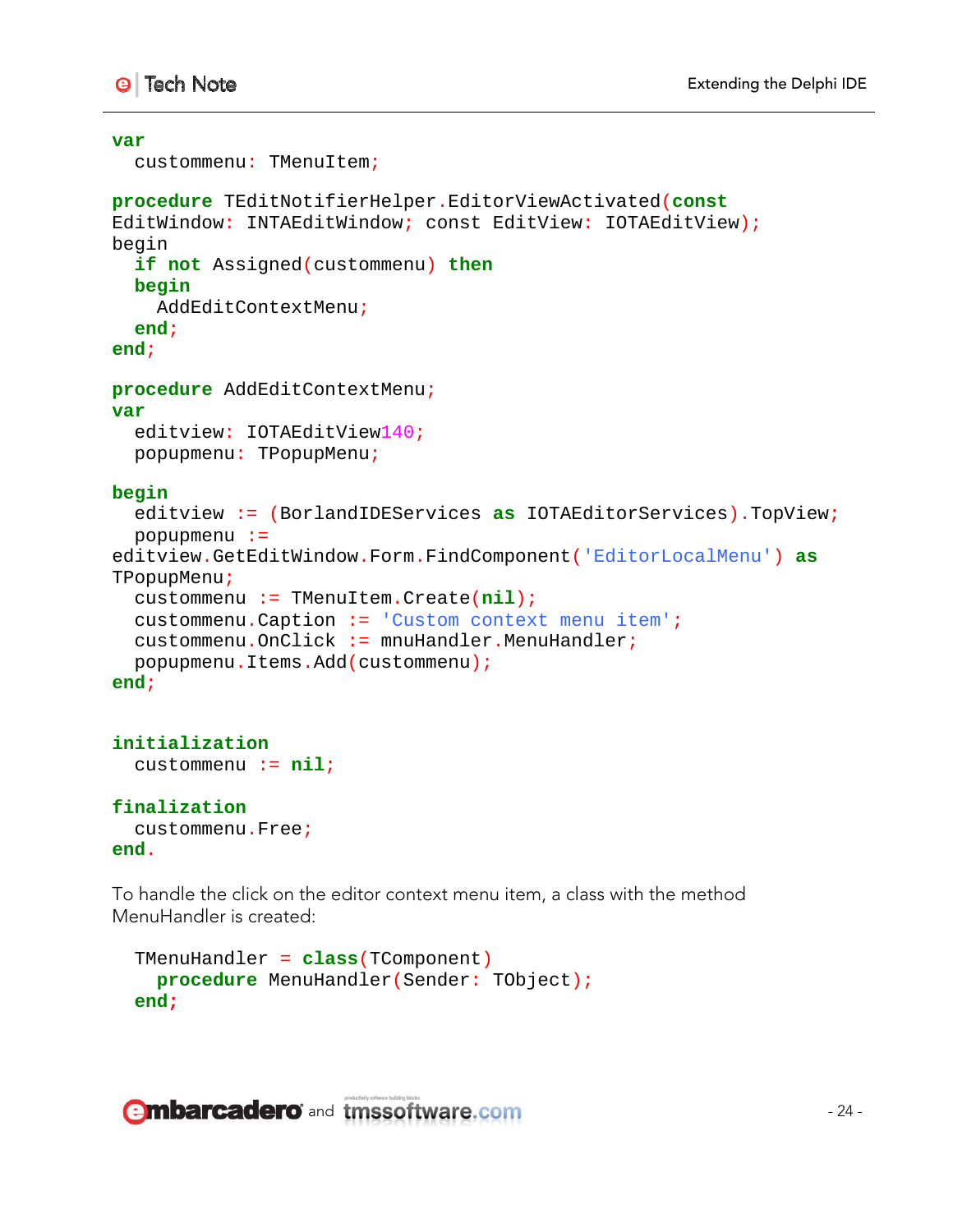and this MenuHandler() method can get access to the editor view and get the selected text with:

```
procedure TMenuHandler.MenuHandler(Sender: TObject);
var
   editview: IOTAEditView140;
   editblock: IOTAEditBlock;
begin 
   editview := (BorlandIDEServices as IOTAEditorServices).TopView;
   // get the selected text in the edit view 
editblock := editview.GetBlock;
   ShowMessage('Context menu click: ' +
inttostr(editblock.StartingColumn)+':'+inttostr(editblock.Starting
Row) + ' - ' +
inttostr(editblock.EndingColumn)+':'+inttostr(editblock.EndingRow)
);
```

```
 // if there is a selection of text, get it via editblock.Text
```

```
 if (editblock.StartingColumn <> editblock.EndingColumn) or
(editblock.StartingRow <> editblock.EndingRow) then
    ShowMessage('Selected text: ' + editblock.Text);
```
**end**;

The full sample for adding an editor context menu item can be found in the code download in the EditorContextMenu folder.

## ADDING INFORMATION ON THE DELPHI SPLASH **SCREEN**

To give the IDE plugin we create a finishing touch and to inform the user it is properly installed in the IDE, we can add some information to the splash screen during the startup of the IDE. The TOOLSAPI unit exposes the SplashScreenServices IOTASplashScreenServices interface. This interface offers the method AddPluginBitmap:

```
 procedure AddPluginBitmap(const ACaption: string; ABitmap:
HBITMAP; AIsUnRegistered: Boolean = False; const ALicenseStatus:
string = ''; const ASKUName: string = '');
```
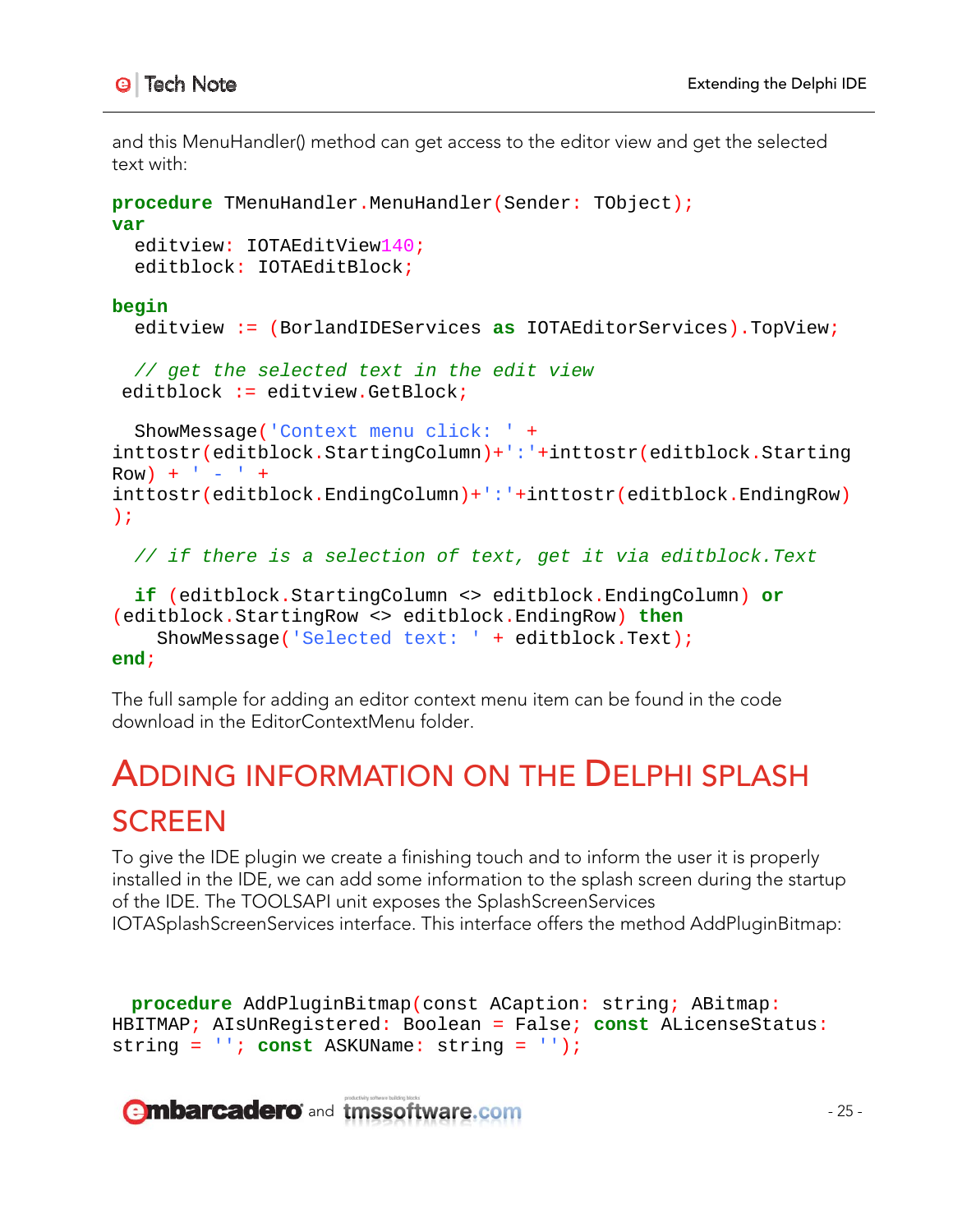

The parameters are:

- ACaption : text to appear on the splash screen
- ABItmap: bitmap handle to show in the splash screen associated with the plugin for a 24x24 bitmap
- AIsUnRegisterd: this is a boolean parameter indicating whether the text should appear in red font for unregistered products or regular white text for registered products.
- ALicenseStatus: this is a text that can display for example 'Trial' or 'Registered'.
- ASKUName: this text can show the name of the SKU if different SKUs exist for the plugin.

In the initialization section of a unit within a package loaded by the IDE, we can use this interface to add custom information to the splash screen while the IDE is loading:

```
procedure AddSplashText;
var
   bmp: TBitmap;
begin
   bmp := TBitmap.Create;
   bmp.LoadFromResourceName(HInstance, 'PLUGINBITMAPRESOURCE');
   SplashScreenServices.AddPluginBitmap('Plugin product XYZ © 2011 
by MyCompany',bmp.Handle,false,'Registered','');
   bmp.Free;
end;
```

```
initialization 
    AddSplashText;
end.
```
The full sample for adding an entry in the IDE splash screen can be found in the code download in the SplashScreen folder.

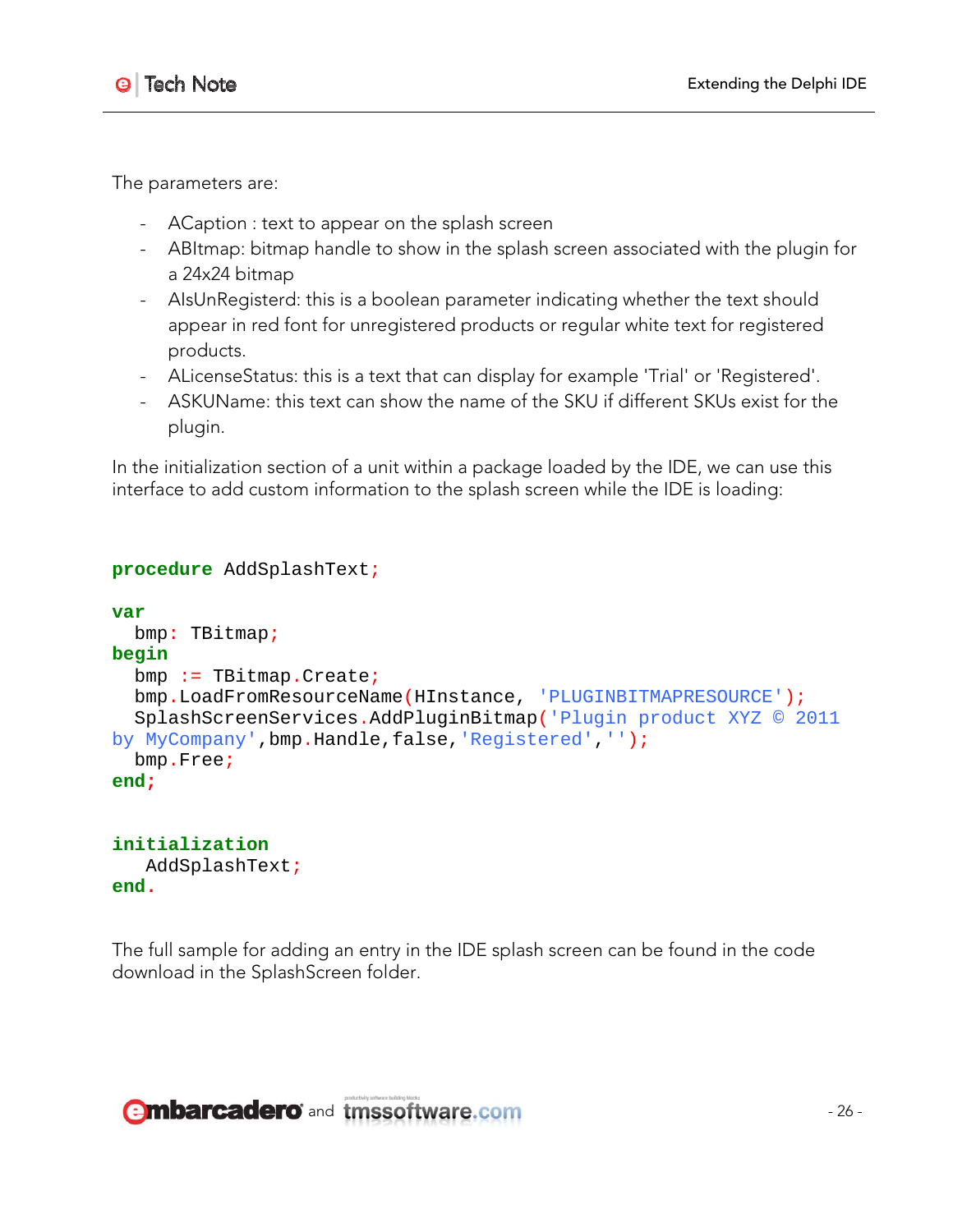# FREE TMS IDE PLUGINS FOR DELPHI XE

Based on the techniques presented in this whitepaper, we offer a couple of free IDE plugins for Delphi XE. The free plugins can be found in the folder "TMS plugins for Delphi XE" in the code download.

#### TMS PROJECT MANAGER PLUGIN

This plugin uses the project manager context menu extension and the IDE menu extension to offer access to the plugin options. It adds a context menu to the Project Manager with 3 new options:

1) ZIP project: this allows to create a ZIP file containing the project files. In the plugin options, it can be configured what file types to include in a project.

2) ZIP & Email project: this option will try to use the default email client to send the project ZIP file by email.

3) ZIP & Upload project: this option will try to upload the project ZIP file to an FTP server defined in the plugin options

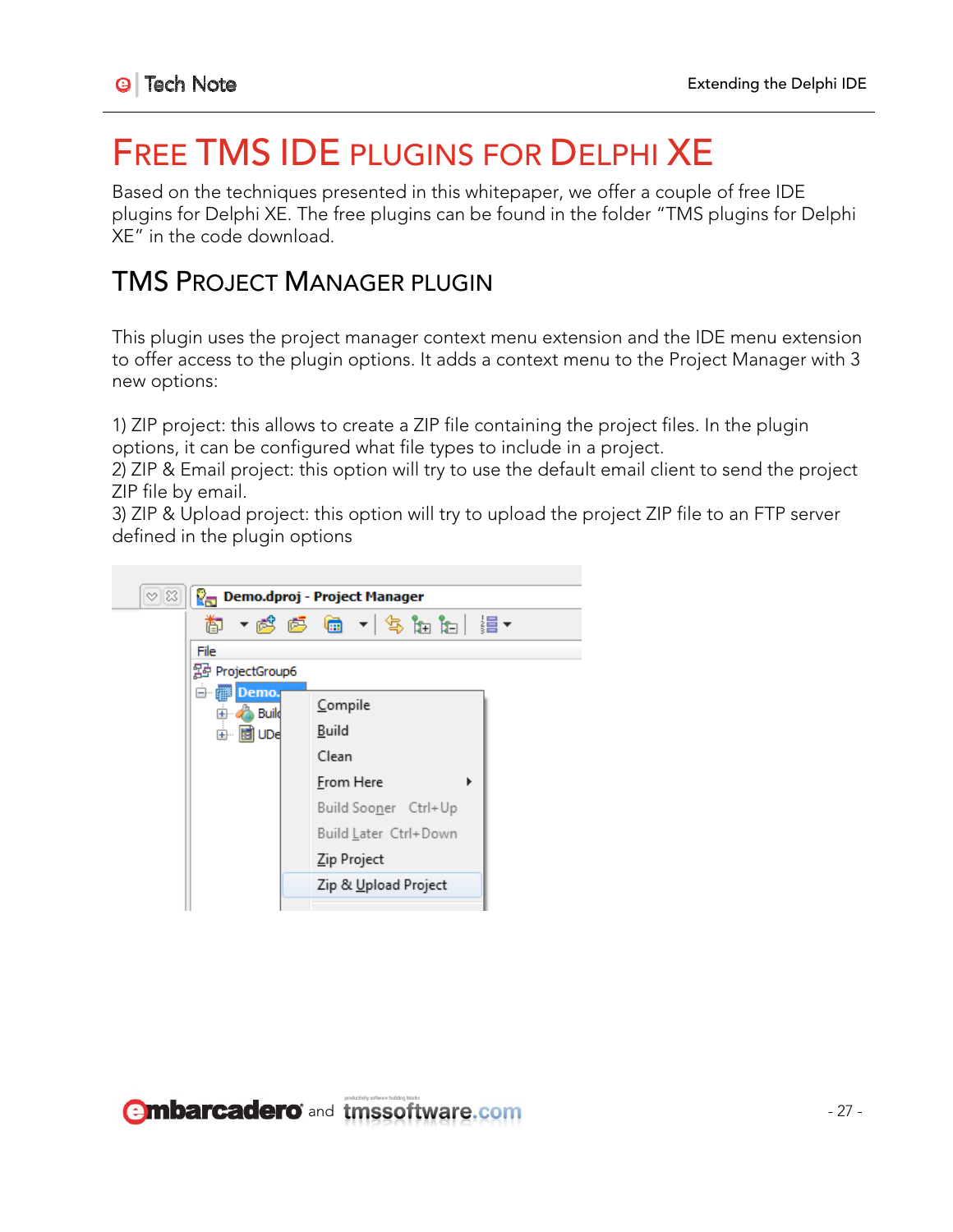#### TMS WHAT'S NEW PLUGIN

This plugin builds on the technique to create a custom IDE docking form. This docking form has three tabs. It displays the latest component releases from TMS software, the blog feed as well as the tweets from TMS software.



**embarcadero** and tmssoftware.com **and the set of the set of the set of the set of the set of the set of the set of the set of the set of the set of the set of the set of the set of the set of the set of the set of the set**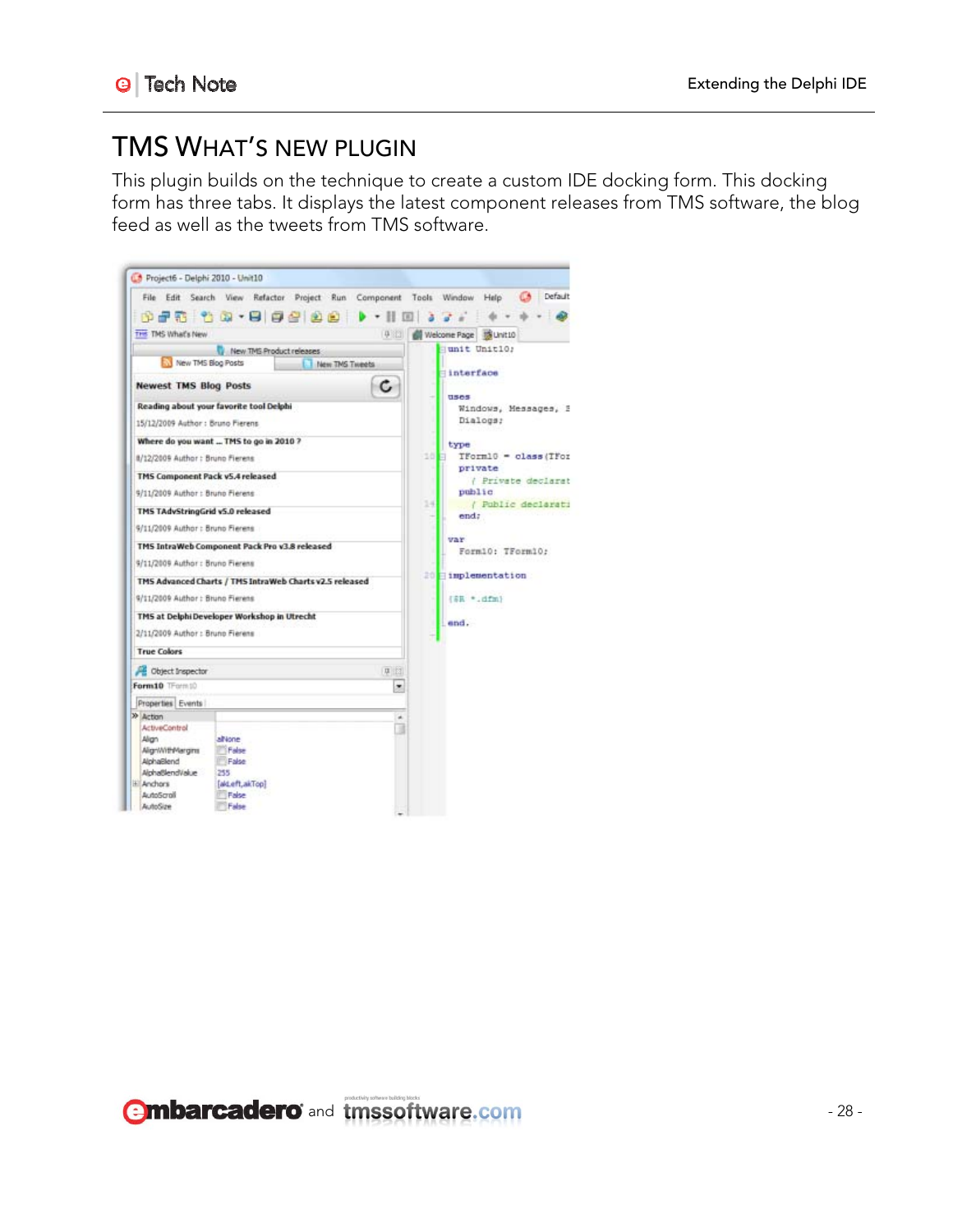#### TMS PRESENTATION TOOL PLUGIN

The TMS Presentation tool plugin is also based on the custom IDE docking form capability as well as interface with the IDE editor. It offers two tab. In the first tab is a clipboard monitor. This shows all text that was put on the clipboard. Direct drag & drop from the docking form to the IDE editor is possible. The second tab is a list of saved code snippets. These code snippets can be used for example when giving presentation.



**embarcadero** and tmssoftware.com **and the set of the set of the set of the set of the set of the set of the set of the set of the set of the set of the set of the set of the set of the set of the set of the set of the set**